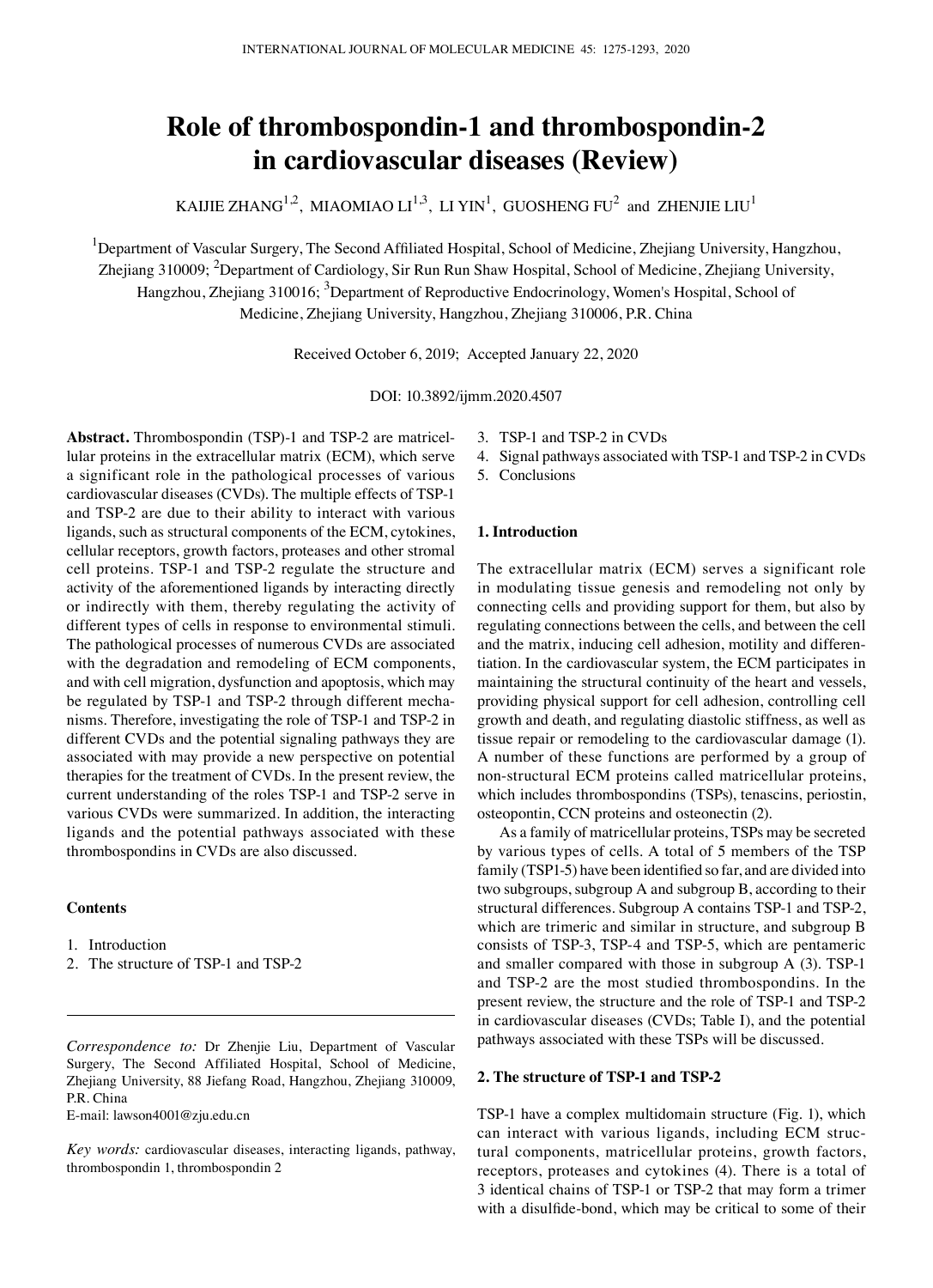functions (5). The monomer of TSP-1 and TSP-2 consists of an N‑terminal domain, an interchain disulfide knot, a homologous procollagen region, 3 type I repeats, 3 type II repeats [epidermal growth factor (EGF)-like repeats], 7 type III repeats and a C‑terminal domain (3). Each of these domains specifically regulates the cell function via the interaction with various molecules. The N-terminal of TSP-1 may interact with heparin (6,7), heparan sulfate proteoglycan (HSPG) (8), sulfatides (4,8), TNF-inducible gene 6 protein (9), low-density lipoprotein receptor related protein (LRP) (7,10), versican (11), calreticulin (10,12-14), integrin-α3β1 (15-17), -α4β1 (18) and -α6β1 (19). Type I repeats may interact with matrix metallopeptidase (MMP)-2 (20,21), MMP9 (15,22,23), cluster of differentiation 36 (CD36) (24‑26), lysosome membrane protein 2 (LIMPII) (27), β1 integrins (28,29), latent transforming growth factor- β (TGF-β) (30-32), and CD148 (33,34). Type II repeats can interact with EGF receptor (EGFR) (35) and β1 integrins (28), while type III repeats have been identified to interact with fibroblast growth factor 2 (FGF2) (36), calcium (36-38), integrin  $\alpha$ IIβ3 (39) and integrin  $\alpha$ vβ3 (40,41). The C-terminal domain interacts with leukocyte surface antigen CD47 (CD47) (42,43) and calcium (44). Through these different interactions, TSP-1 modulates the activity of these ligands, ultimately inducing the cell response to the environmental stimuli under the circumstances of physiological and pathological processes.

TSP-2 shares the same structure with TSP-1, however the amino acid sequences are slightly different. The primary differences in the amino acid sequence are located in the N-terminal domain. Evidence reveals there is only a 32% amino acid sequence similarity in the N-terminal heparin binding domain between TSP-1 and TSP-2 (3). Therefore, the ligands binding TSP-1 and TSP-2 at the N-terminal domain are different in certain circumstances. For example, a previous study identified that recombinant human TSP1 may activate the latent TGF-β, but this phenomenon is not observed in recombinant mouse TSP-2 (45). Therefore, although TSP-1 and TSP-2 share the same structure, their different amino acid sequences, especially in the N-terminal domain, is the cause of their differences in binding ligands.

The interaction between TSP-1 and TSP-2 and their ligands may also affect each other. For example, TSP-1 and TSP-2 are known to compete with each other for degradation through LRP, which contributes to maintaining the levels of TSP-1 and TSP-2 in certain situations, such as wound healing (46).

#### **3. TSP‑1 and TSP‑2 in CVDs**

Due to their multidomain structure and the ability to interact with multiple ligands, TSP-1 and TSP-2 are active in various types of physiological and pathological processes. At present, there have been multiple studies concerning the role of TSP-1 and TSP-2 in various CVDs (Table I and Fig. 2), suggesting that they may become potential therapeutic targets.

*Myocardial infarction (MI).* MI is myocardial ischemic necrosis caused by a rapid decrease or interruption of coronary blood supply, which leads to high mortality rates worldwide. In patients with acute ST-segment elevation MI, the expression of TSP‑1 is significantly increased (47), and the decrease of TSP-1 following percutaneous coronary intervention (PCI) is associated with major adverse cardiac events (48). In rats with infarcted hearts, TSP-1 was transiently induced and located in cells at the border area of the infarction, which can be increased by ischemia/reperfusion (49). In canine and murine models of reperfusion injury, TSP-1 also exhibited a selective distribution in the ECM, the microvascular endothelium, and the mononuclear cells of the infarct border zone. TSP-1-deficient mice have a severe post-infarction remodeling compared with that in wild-type mice, although their infarct size was almost equal, indicating that selective endogenous expression of TSP-1 in the infarct border zone may limit the expansion of the granulation tissue and protect the non-infarcted myocardium from fibrotic remodeling (50).

Following MI, left ventricular (LV) remodeling significantly contributes to LV dilation and dysfunction, which leads to functional damage and poor prognosis. The pathological process of LV remodeling includes scar formation in the infarcted area, as well as hypertrophy and fibrosis in the non-infarcted surrounding area. This is primarily due to the degradation of ECM, the deposition of myofibroblasts, and the rapid increase in the amount of collagen following infarction. Previous studies have identified that extracellular collagen matrix (ECCM) remodeling largely contributes to LV remodeling, and the decrease of ECCM is associated with the increase of LV dilation and rupture, indicating that TSP-1 may participate in the pathology of MI (51). Exposure to hypoxia markedly induced the expression of TSP-2 in cardiomyocyte progenitor cells (hCMPCs), and knockdown of TSP-2 resulted in increased proliferation, migration and MMP activity of hCMPCs, indicating that TSP-2 may participate in controlling the migratory and invasive capacities of hCMPCs under hypoxic conditions (52). However, little is known regarding the specific role of TSP-2 in MI.

Conversely, certain functional variants of the TSP-1 and TSP-2 genes may be associated with MI (53-55). The N700S polymorphism of TSP-1 is a potential genetic risk factor for MI (56-58), as it disrupts calcium-binding sites (59). Those who are homozygous for the minor allele or are heterozygous (GG and TG genotypes, respectively) have a significantly increased risk of MI compared with those who are homozygous (TT genotype) for the major allele (54). These data provide a novel perspective on the TSP-associated therapeutic approach of MI.

*Cardiac hypertrophy and heart failure.* Cardiac hypertrophy is primarily induced by chronic pressure overload, such as essential hypertension. Pathological features of cardiac hypertrophy include increased growth of the cardiomyocytes, proliferation of the cardiac fibroblasts and increased ECM deposition. There have been some reports on the role of TSP-1 and TSP-2 in cardiac hypertrophy. Compared with wild type mice, TSP-1-deficient mice exhibited enhanced early hypertrophy and late dilation when exposed to pressure overload (60). Despite this, TSP-1 (/) mice exhibited increased myocardial MMP-3 and -9 activation following pressure overload (60). In obese diabetic *DB/DB* mice, myocardial TSP-1 levels are significantly upregulated in the perivascular and interstitial space. In comparison with normal *DB/DB* mice,  $DB/DB$  TSP-1  $(1)$  mice exhibited an enhanced LV dilation,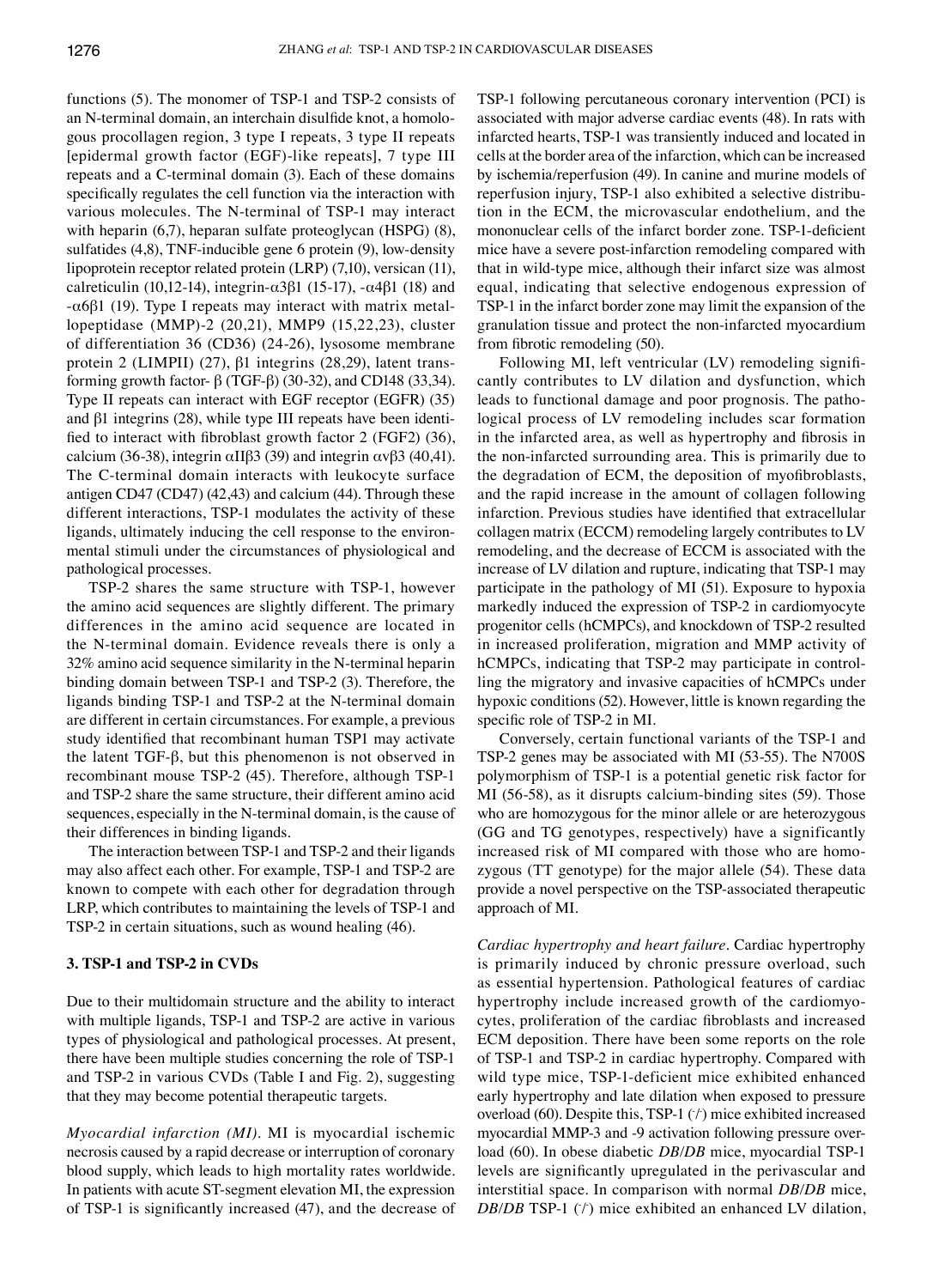| <br> <br>                                                                                                                             |
|---------------------------------------------------------------------------------------------------------------------------------------|
|                                                                                                                                       |
| 17277                                                                                                                                 |
| ֧֧֧ׅ֧ׅ֧֧֧֧֧ׅ֧֧֧ׅ֧֧֧֧֧ׅ֧֧֧֧֧֛֛֪֛֛֛֛֛֚֚֚֚֚֚֚֚֚֚֚֚֚֚֚֚֚֚֚֚֚֚֚֚֚֚֚֚֚֝֝֓֜֓֝֓֝֓֝֓֝֬֜֓֝֓֝֬֝֝֬֝֬֝֬֝֬֝֝֬֝֝<br>֧֧֧֧֧֧֧֧֛֧֛֛֛֧֛֛֛֧֛֚֚֚֚֚֚֚֚֝֜֜֜֜ |
|                                                                                                                                       |
| 1                                                                                                                                     |
| :<br>רמים<br>ı                                                                                                                        |
|                                                                                                                                       |
|                                                                                                                                       |
| 101 - 111<br>c<br>P                                                                                                                   |
|                                                                                                                                       |
| Ï                                                                                                                                     |
| $\frac{1}{2}$                                                                                                                         |
|                                                                                                                                       |
| י<br>ולכן ל                                                                                                                           |
| $\frac{1}{2}$                                                                                                                         |
| J                                                                                                                                     |
|                                                                                                                                       |
|                                                                                                                                       |
|                                                                                                                                       |
|                                                                                                                                       |

|                                            | TSP-1                                                                                                                                                                                                                                                                                                        |                                           | TSP-2                                                                                                                                                                                                                                                            |                      |
|--------------------------------------------|--------------------------------------------------------------------------------------------------------------------------------------------------------------------------------------------------------------------------------------------------------------------------------------------------------------|-------------------------------------------|------------------------------------------------------------------------------------------------------------------------------------------------------------------------------------------------------------------------------------------------------------------|----------------------|
| CVD type                                   | Effect                                                                                                                                                                                                                                                                                                       | (Refs.)                                   | Effect                                                                                                                                                                                                                                                           | (Refs.)              |
| Σ                                          | in rat MI model<br>TSP-1 decreases following PCI associated with adverse cardiac events<br>TSP-1 protects the myocardium from fibrotic remodeling in MI<br>Ischemia/reperfusion accelerate the induction of TSP-1<br>TSP-1 expression increases in patients with MI<br>TSP-1 polymorphism associated with MI | $(56-58)$<br>(50)<br>(49)<br>(47)<br>(48) | Hypoxia induces TSP-2 expression in cardiomyocyte progenitor cells<br>TSP-2 polymorphism promotes MI                                                                                                                                                             | (54)<br>(52)         |
| hypertrophy<br>Cardiac                     | TSP-1 protects pressure-overloaded myocardium                                                                                                                                                                                                                                                                | (60)                                      | TSP-2 absence leads to age-associated dilated cardiomyopathy                                                                                                                                                                                                     | (62)                 |
|                                            | TSP-1 overexpression in the diabetic heart inhibits chamber dilation                                                                                                                                                                                                                                         | (61)                                      | TSP-2 absence enhances cardiomyocyte damage and matrix disruption<br>TSP-2 prevents cardiac injury and dysfunction in viral myocarditis<br>ISP-2 expression marks an early-stage molecular program in<br>hypertrophied hearts that may fail<br>in cardiomyopathy | (64)<br>(63)<br>(65) |
| Heart failure                              | TSP-1 expression decreases in failing hearts                                                                                                                                                                                                                                                                 | (66, 67)                                  | Increased TSP-2 related to CHF-associated mortality and all-cause<br>mortality among patients with CAD with CHF                                                                                                                                                  | (71)                 |
|                                            | Oral anticoagulation therapy causes the decrease of TSP-1 in<br>miRNA-18 and miRNA-19 modulate TSP-1 expression<br>in age-associated HF<br>patients with HF                                                                                                                                                  | (69)<br>(70)                              | High serum TSP-2 levels correlate with poor prognosis in patients<br>with HF                                                                                                                                                                                     | (72, 73)             |
| Valvular disease Not available             |                                                                                                                                                                                                                                                                                                              |                                           | TSP-2 increases in human fibrosclerotic and stenotic aortic valves                                                                                                                                                                                               | (75)                 |
| carotid artery<br>Cerebral and<br>disorder | ЯЭ<br>Fluvastatin inhibits intimal hyperplasia after carotid art<br>ligation in WT but not Thbs1-null mice                                                                                                                                                                                                   | (77)                                      | TSP-2 small interfering RNA inhibits vascular response to the injury<br>in rat carotid balloon angioplasty model                                                                                                                                                 | (82)                 |
|                                            | TSP-1 expression increases in platelets from patients with CAD<br>TSP-1 increases following stroke, and TSP-1 deficiency leads<br>to an impaired recovery following stroke                                                                                                                                   | (78, 83)<br>(76)                          | TSP-2 deficiency leads to an impaired recovery following a stroke<br>TSP-2 increases in ischemic brain and may lead to spontaneous<br>angiogenesis                                                                                                               | (78, 83)<br>(79)     |
|                                            | TSP-1 is highly expressed in the ischemic brain                                                                                                                                                                                                                                                              | (79)                                      | Altered TSP-2 expression following spontaneous intracerebral<br>hemorrhage is associated with angiogenesis                                                                                                                                                       | (81)                 |
|                                            | Altered TSP-1 expression following spontaneous intracerebral<br>hemorrhage is related to angiogenesis                                                                                                                                                                                                        | (81)                                      |                                                                                                                                                                                                                                                                  |                      |
| Atherosclerosis                            | TSP-1 increases in VSMC of human atherosclerotic lesions<br>TSP-1 increases in large arteries of diabetic animals and<br>decreases in microvascular ECs                                                                                                                                                      | (89, 93, 94)<br>(89)                      | TSP-2 was absent from the endothelium inside the atheromatous plaque                                                                                                                                                                                             | (97)<br>$\mathbf I$  |
|                                            | Proatherogenic flow initiates EC apoptosis and arterial<br>stiffening via TSP-1                                                                                                                                                                                                                              | (40, 84)                                  | $\mathbf{I}$                                                                                                                                                                                                                                                     |                      |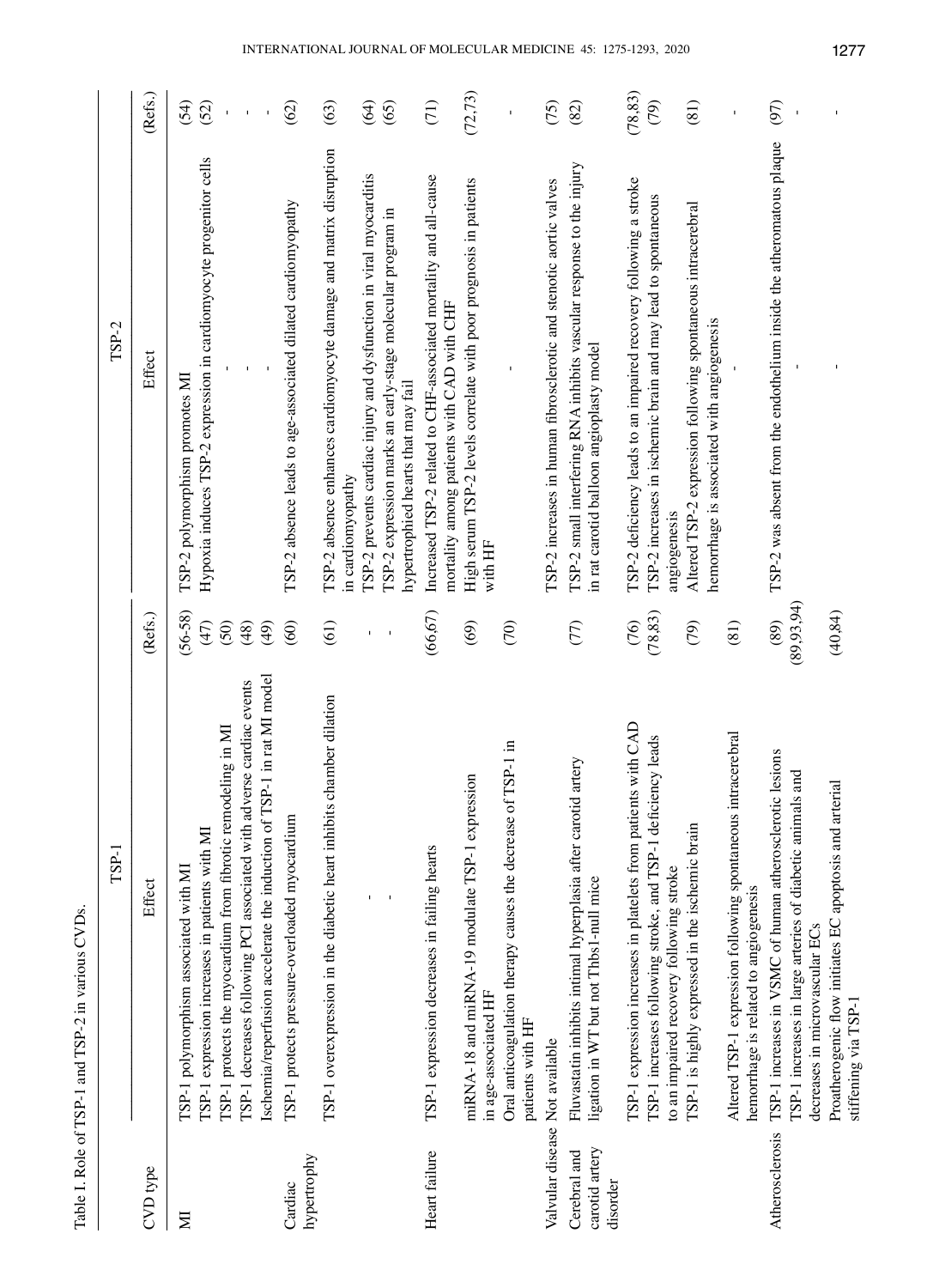|                        | TSP-1                                                                                                                                   |                        | $TSP-2$                                                                                                                                                              |                |
|------------------------|-----------------------------------------------------------------------------------------------------------------------------------------|------------------------|----------------------------------------------------------------------------------------------------------------------------------------------------------------------|----------------|
| CVD type               | Effect                                                                                                                                  | (Refs.)                | Effect                                                                                                                                                               | (Refs.)        |
|                        | TSP-1 deficiency inhibits atherogenic lesion formation in<br>hyperglycemic ApoE(-/) mice                                                | (95)                   |                                                                                                                                                                      | $\mathbf{I}$   |
|                        | aturation in<br>TSP-1 deficiency promotes atherosclerotic plaque m<br>ApoE(t) mice                                                      | (85)                   |                                                                                                                                                                      |                |
|                        | TSP-1 infiltrates into nascent atherosclerotic plaques and promotes<br>atherogenesis                                                    | (86, 88)               |                                                                                                                                                                      |                |
|                        | Injured arteries overexpress TSP-1 in hypercholesterolemic<br>atherosclerotic rabbit                                                    | (87)                   |                                                                                                                                                                      |                |
|                        | TSP-1 modulates SMC migration, promotes the development of<br>atherosclerotic lesions                                                   | $(90-92)$              |                                                                                                                                                                      |                |
|                        | TSP-1 increases in hypoxic pulmonary and lead to pulmonary<br>vascular remodeling                                                       | (96)                   |                                                                                                                                                                      |                |
| Angiogenesis           | TSP-1 inhibits tumor angiogenesis                                                                                                       | (22,100,<br>101)       | TSP-2 inhibits the proliferation of microvascular ECs                                                                                                                | (110,<br>111)  |
|                        | TSP-1 overexpression in diabetes leads to an impaired angiogenesis                                                                      | (102)                  | TSP-2 deficiency promotes angiogenesis                                                                                                                               | (112,<br>113)  |
|                        | TSP-1 deficiency contributes to enhanced neovascularization in the eye<br>TSP-1 may inhibit angiogenic responses in the ischemic retina | $(104 - 108)$<br>(103) | TSP-2 limits angiogenesis by decreasing gelatinolytic activity in situ<br>TSP-2 overexpression result in an inhibition of vascularization in<br>rheumatoid arthritis | (115)<br>(114) |
|                        | TSP-1 downregulation in EC enhances angiogenesis                                                                                        | (98,99)                | Delayed TSP-2 expression in the wounds of aged mice impairs the rate<br>of wound healing                                                                             | (116)          |
|                        |                                                                                                                                         |                        | Increased vessel density in TSP2 <sup>-1</sup> mice but not in TSP1 <sup>-1</sup> animals                                                                            | (117)          |
| restenosis<br>Arterial | injury<br>TSP-1 expression by VSMCs is an early response to                                                                             | (118)                  | TSP-2 silencing of aortic SMCs improved cell attachment but did not<br>affect cell migration or proliferation                                                        | (122)          |
|                        | TSP-1 is not a major component of the ECM in human restenotic<br>tissues                                                                | (121)                  |                                                                                                                                                                      |                |
|                        | TSP-1 and $\beta$ 1 integrin interaction is related to platelet-stimulated<br>SMC proliferation                                         | (120)                  |                                                                                                                                                                      |                |
|                        | TSP-1 may reverse the inward remodeling of resistance arteries<br>from hypertension rat                                                 | (119)                  |                                                                                                                                                                      |                |
| Other CVDs             | with hypoxia<br>TSP-1 promotes pulmonary hypertension associated                                                                        | (123)                  | TSP-2 deficient mice exhibit a bleeding diathesis despite normal blood<br>coagulation                                                                                | (127)          |
|                        | TSP-1 deficiency accelerates aortic aneurysm progression                                                                                | (124)                  | TSP-2 deficient mice exhibit an altered foreign body reaction<br>characterized by increased vascularity                                                              | (128)          |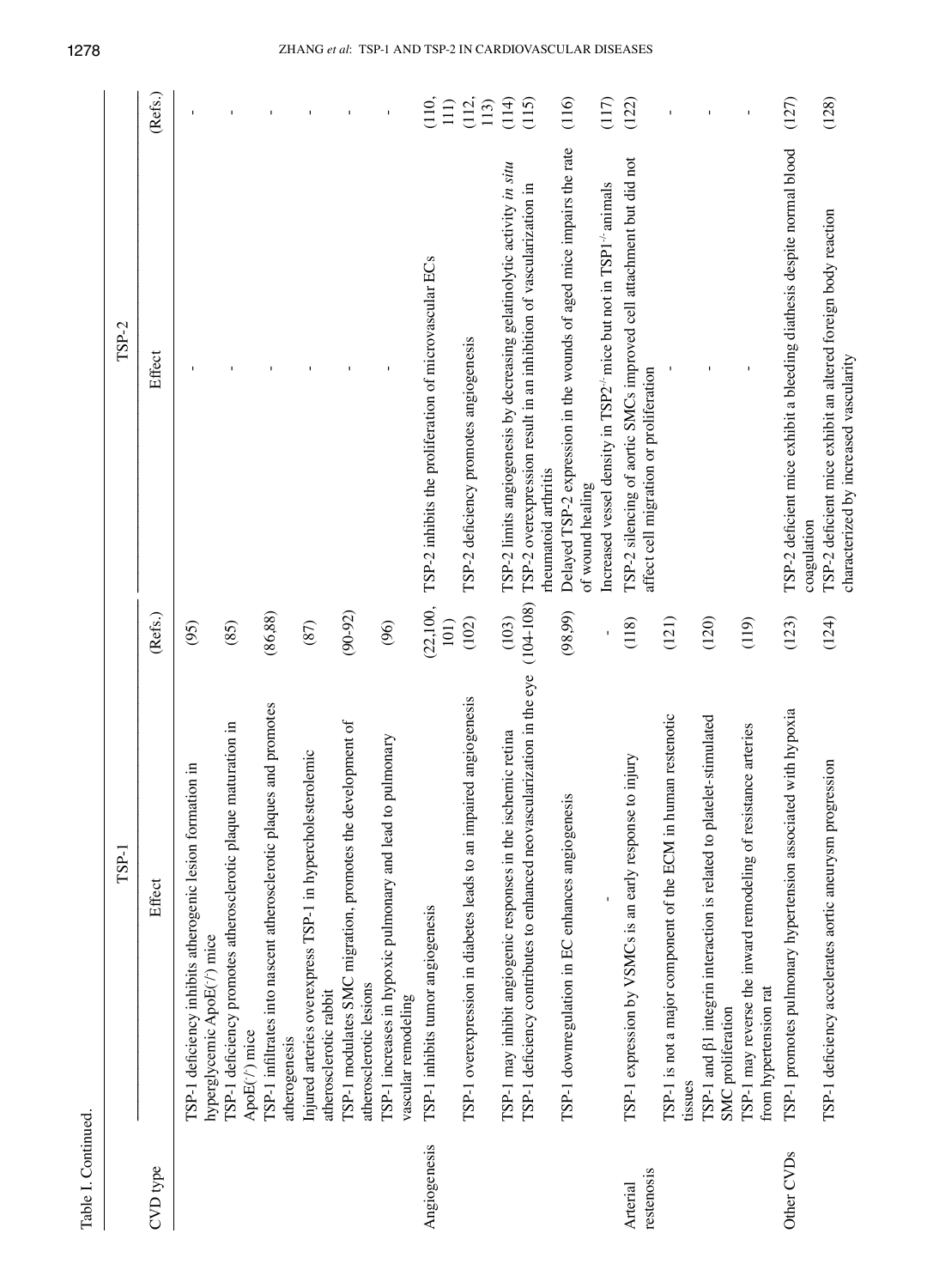|          | TSP-1                                                                                                                                                                                                                                                                                 |         | $TSP-2$                                                                                                   |         |
|----------|---------------------------------------------------------------------------------------------------------------------------------------------------------------------------------------------------------------------------------------------------------------------------------------|---------|-----------------------------------------------------------------------------------------------------------|---------|
| CVD type | Effect                                                                                                                                                                                                                                                                                | (Refs.) | Effect                                                                                                    | (Refs.) |
|          | TSP-1 regulates the migration and adhesion of mononuclear cells and<br>contributes to the vascular inflammation in AAA                                                                                                                                                                |         | (125) TSP-2 elevates in acute Kawasaki disease                                                            | (130)   |
|          | vascular<br>engraftment during autologous proangiogenic cell therapy<br>TSP-1-derived peptide RFYVVMWK may enhance the                                                                                                                                                                | (126)   | TSP2-knockout leads to decreased fibrosis and increased EC density<br>during cardiac cell transplantation | (131)   |
|          | acute aortic<br>TSP-1 increases in the aorta and plasma of patients with<br>dissection                                                                                                                                                                                                | (23)    |                                                                                                           |         |
|          | CVD, cardiovascular disease; TSP, thrombospondin; MI, myocardial infarction; PCI, percutaneous coronary intervention; HF, heart failure; CHF, congestive heart failure; CAD, coronary artery disease;<br>WT, wild-type; VSMC, vascular smooth muscle cell; EC, endothelial cell; ECM, |         | extracellular matrix; AAA, abdominal aortic aneurysm; ApoE, apolipoprotein E.                             |         |

which was associated with mild non-progressive systolic dysfunction, and TSP-1 could incorporate into the matrix and inhibit leptin-induced MMP-2 activation (61). These previous studies suggest that TSP-1 is upregulated in the diabetic heart and prevents chamber dilation by exerting matrix-preserving actions on the cardiac fibroblasts.

TSP-2 is also closely associated with cardiac hypertrophy. Data suggests that older TSP-2  $(1)$  mice are associated with an enhanced dilated cardiomyopathy characteristic as impaired systolic function as well as increased cardiac dilatation and myocardial fibrosis, indicating that TSP‑2 deficiency leads to an age‑associated dilated cardiomyopathy (62). Compared to wild-type mice, TSP-2-knockout mice display increased mortality accompanied by decreasing cardiac function, increased cardiomyocyte apoptosis and ECM damage in a doxorubicin‑induced cardiomyopathy mouse model (63). The absence of TSP-2 also results in decreased systolic function and enhanced cardiac dilatation in human Coxsackie virus B3 (CVB3)-induced myocarditis (64). Previous data also identified that TSP-2 expression is activated uniquely in hypertrophic hearts that may develop heart failure, which may be an early‑stage molecular program of heart failure (65).

Abnormal myocardium remodeling leads to myocardial overload. If not treated promptly, long-term myocardial overload may progress into heart failure. From the perspective of pathology, heart failure is associated with abnormal inflammation, coagulation activation and endothelial dysfunction. TSP-1 and TSP-2 also participate in some of these changes. Previous studies have revealed that TSP-1 expression is decreased in failing hearts, which may be associated with ventricular dilatation (66,67). Treatment of cardiomyocytes with a TSP1-derived peptide that activates CD47 leads to increased cardiomyocyte hypertrophy in a  $Ca<sup>2+</sup>$  and calmodulin protein kinase II dependent manner, indicating that TSP-1 may contribute to LV hypertrophy and heart failure (68). Using aged mouse models with failure-resistant and failure-prone characteristics, a previous study identified that micro(mi) RNA-18 and miRNA-19 may modulate TSP-1 expression and cardiac ECM protein levels in age-associated heart failure; therefore, decreased miRNA-18/19 and increased TSP-1 levels may contribute to the identification of failure-prone hearts (69). TSP-1 levels in patients with heart failure may also be decreased due to oral anticoagulation therapy, which is used to prevent thromboembolic events (70).

Elevated TSP-2 is primarily associated with poor prognosis in patients with heart failure. Among patients with coronary heart disease with symptomatic congestive heart failure (CHF), circulating TSP-2 is increased, which is associated with increased 3-year CHF-associated death, all-cause mortality and recurrent hospitalization risk (71). In patients with preserved ejection fraction heart failure, high serum levels of TSP-2 are associated with poor prognosis (72,73). TSP-2 overexpression in wild-type mouse hearts led to decreased cardiac inflammation and improved cardiac function after CVB3 infection, suggesting that TSP-2 may mitigate against cardiac injury, inflammation, and dysfunction during acute viral myocarditis (64).

*Valvular disease.* Calcific aortic valve disease (CAVD) is a progressive disorder manifesting as sclerotic stiffening and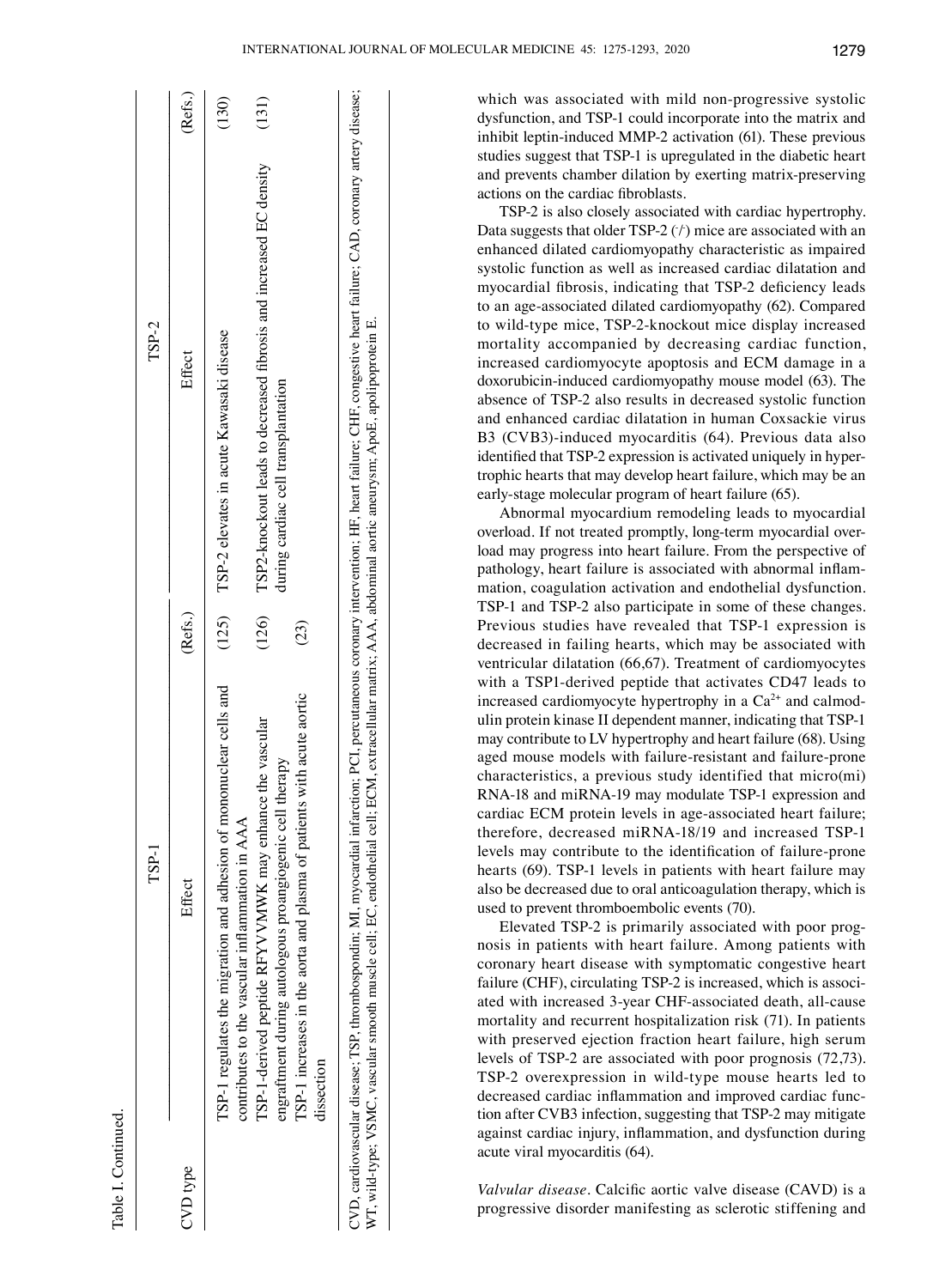

# Thrombospondin-1

#### Thrombospondin-2

Figure 1. Structural diagrams of TSP-1 and TSP-2. Ligands demonstrated to interact with each domain are summarized in the boxes. At present, the understanding of the interaction of ligands of each domain in TSP-1 is more advanced compared with that of TSP-2, and numerous molecules that interact with TSP-2 remain to be identified. From the current results, a number of interacting molecules are shared between TSP-1 and TSP-2. However, certain particular ligands, including TGF-β, may only function when it interacts with TSP-1 instead of TSP-2. TSP, thrombospondin; TSG-6, tumor specific glycoprotein; LRP, low-density lipoprotein receptor related protein; PDGF, platelet derived growth factor; MMP, matrix metalloproteinase; CD36, cluster of differentiation 36; TGF-β, transforming growth factor-β; CD148, receptor-type tyrosine-protein phosphatase eta; LIMPII, lysosome membrane protein 2; EGFR, epidermal growth factor receptor; FGF2, fibroblast growth factor 2; CD47, leukocyte surface antigen CD47; LRP, low‑density lipoprotein receptor related protein.

valvular thickening, eventually leading to aortic stenosis. The pathological process of CAVD is accompanied by inflammatory cell infiltration, lipid accumulation, fibrosclerosis, ECM disorder, angiogenesis and nodular calcification (74). In fibrotic and stenotic aortic valves, the mRNA levels of TSP-2 are increased 4.9-fold (P=0.037) and 4.8-fold (P=0.001), respectively (75). TSP-1 can also be detected in the fibrotic and stenotic valves, but the expression of TSP-1 is not significantly different, indicating that CAVD was associated with TSP-2 upregulation in aortic cusps(75). However, evidence suggesting an association between TSP-1 and valvular diseases is limited, and the specific role of TSP‑2 in the pathological process of valvular disease requires further study.

*Cerebral and carotid artery disorder.* Cerebral and carotid artery disease are important subgroups of peripheral vascular diseases, which have high mortality rates worldwide. TSP-1 and TSP-2 may also serve a role in cerebral and carotid artery disease. In symptomatic patients with carotid artery diseases, TSP-1 expression on the surface of circulating platelets is significantly increased (76). Compared with wild-type mice, TSP-1  $(1)$  mice exhibit a decreased response to fluvastatin in inhibiting intimal hyperplasia following carotid artery ligation, indicating that the statin effect on intimal hyperplasia may be dependent on TSP‑1 (77). A previous study identified that the expression of TSP-1 is increased following a stroke, and TSP-1 deficiency leads to impaired recovery (78). High expression levels of TSP‑1 and TSP‑2 were identified in the ischemic rat brain following cerebral ischemia/reperfusion, which may contribute to spontaneous resolution of postischemic angiogenesis (79). In a spontaneous intracerebral hemorrhage

(ICH) rat model, thrombin treatment induced high expression of TSP-1 or TSP-2 in the blood vessels around the damaged brain region. These data provide support the hypothesis that thrombin positively regulates the expression of TSP-1 and TSP-2 following ICH, which may be involved in modulating angiogenesis in injured brains (79‑81).

In a rat carotid balloon angioplasty model, intraluminal delivery of TSP-2 small inhibiting (si)RNA inhibited the vascular response to the injury (82). TSP-2 is increased and colocalized to the astrocytes following a stroke, and TSP‑2 deficiency leads to an impaired recovery following stroke (78,83). TSP-2 expression was increased in the ischemic brain, which may contribute to the spontaneous resolution of post-ischemic angiogenesis (79). These data suggest that TSP-2 may promote angiogenesis and recovery following cerebral and carotid artery injury.

*Atherosclerosis.* Atherosclerosis is characterized by thickening, hardening and decreased elasticity of the arterial wall. Lipid levels, endothelial cell injury, inflammation and the migration of vascular smooth muscle cells (VSMC) are considered as several fundamental pathological processes of atherosclerosis. Previous evidence suggested that TSP-1 can interact with some of the aforementioned factors and further regulate the pathological process of atherosclerosis through various mechanisms, while the association between TSP-2 and atherosclerosis requires further investigation. Following partial carotid ligation, disturbed blood flow induced arterial stiffening through collagen deposition. Compared with wild type carotid arteries, TSP-1 knockout animals have significantly decreased arterial stiffening, indicating that disturbed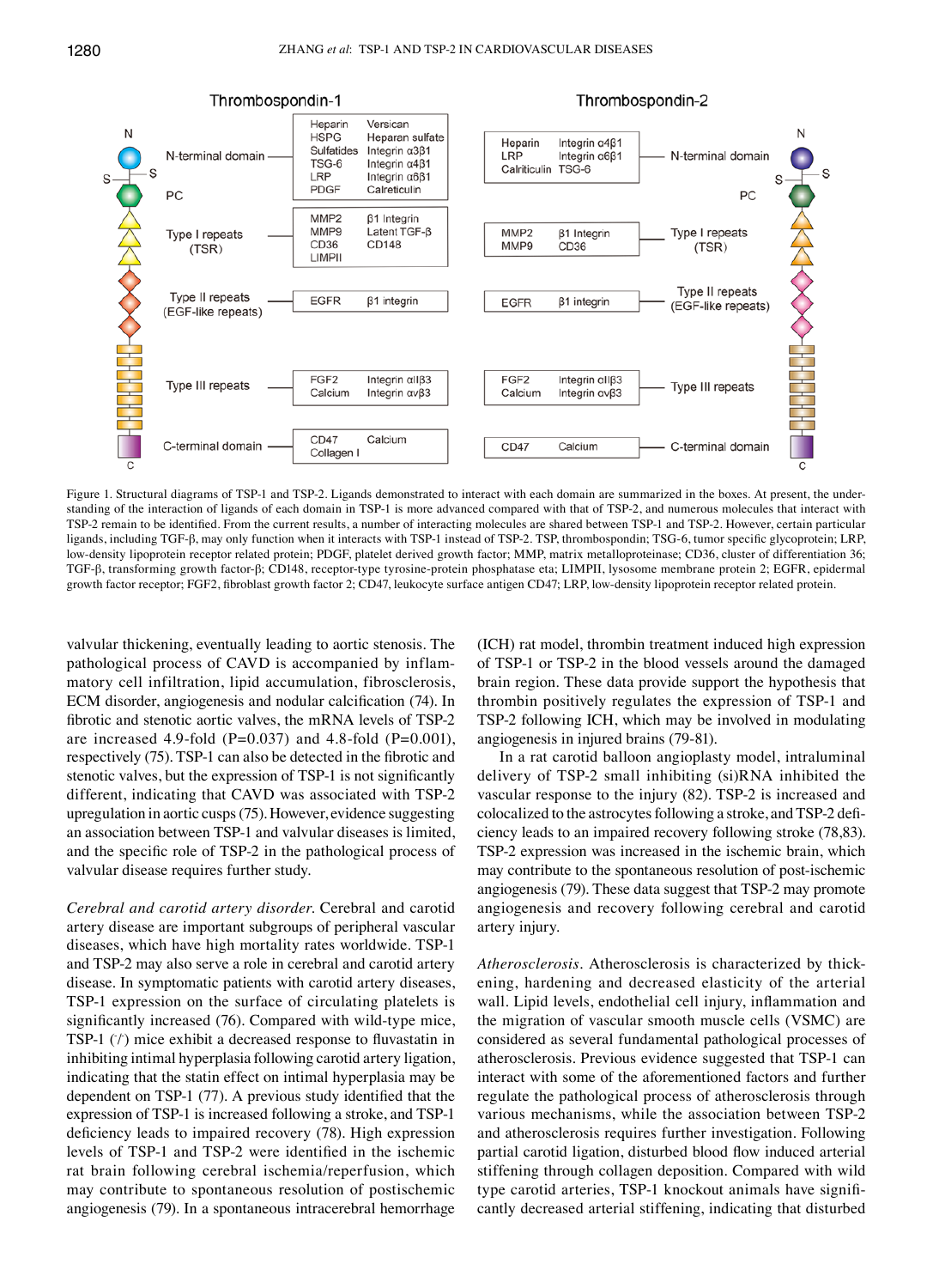

Figure 2. Current understanding of the effect of TSP-1 and TSP-2 on various CVDs. The red arrows represent suppression, the green arrows represent promotion and the blue arrows represent not acquired. The primary roles TSP-1 and TSP-2 serve in CVDs are considered to be inhibitory, but there are different hypotheses regarding the contribution of TSP-1 and TSP-2 to certain CVDs, including atherosclerosis and arterial restenosis. However, the association between TSP-1 and TSP-2 and diseases such as valvular disease requires further study. TSP, thrombospondin; CVD, cardiovascular disease.

flow may promote arterial stiffening through TSP-1 (84). Conversely, proatherogenic flow conditions may induce endothelial apoptosis via TSP-1 (40). The absence of TSP-1 accelerates the maturation of the atherosclerotic plaque in apolipoprotein E (ApoE/) mice, indicating that TSP-1 may function as an inhibitor of atherosclerosis (85,86). TSP-1 may also interact with lipoproteins. In hypercholesterolemic atherosclerotic rabbits, the overexpressed TSP-1 secreted by injured arteries may bind to very-low-density lipoprotein (VLDL), which may promote its incorporation into nascent atherosclerotic plaques, simultaneously delivering VLDL cholesterol into the lesions (87,88). These results indicate that TSP-1 may serve different roles in different pathological stages of atherosclerosis. Therefore, it is necessary to further investigate the specific role of TSP‑1 in atherosclerosis.

An important pathological process of atherosclerosis is the migration of media smooth muscle cells (SMCs) into the intima and hyperplasia. The expression of TSP-1 has been demonstrated to increase in VSMC in human atherosclerotic lesions (89), which may contribute to inflammation and atherogenesis. Hypoxia induces the migration of the coronary artery SMCs, which is elicited by TSP-1 (90,91). An additional study identified that TSP modulates SMCs migration, which may accelerate atherosclerotic lesion development during vascular injury or inflammation (92).

TSP-1 may also modulate the interaction between diabetes and atherosclerosis. Evidence reveals that TSP-1 expression is increased in large arteries of diabetic animals however, the protein levels of TSP-1 in microvascular endothelial cells are decreased when exposed to high glucose levels (89,93,94). In a hyperglycemic ApoE  $(1)$  mouse model, lack of TSP-1 prevented atherogenic lesion formation (95). The expression of TSP-1 is increased in hypoxic pulmonary hypertension rats, which may contribute to the pathogenesis of hypoxic pulmonary vascular remodeling (96).

Compared with TSP-1, there is limited research on the association between TSP-2 and atherosclerosis. In atherosclerotic specimens, TSP-2 mRNA was absent from intraplaque microvessels and endothelial cells lining the atheromatous plaque (97). Therefore, the specific mechanism of TSP‑2 in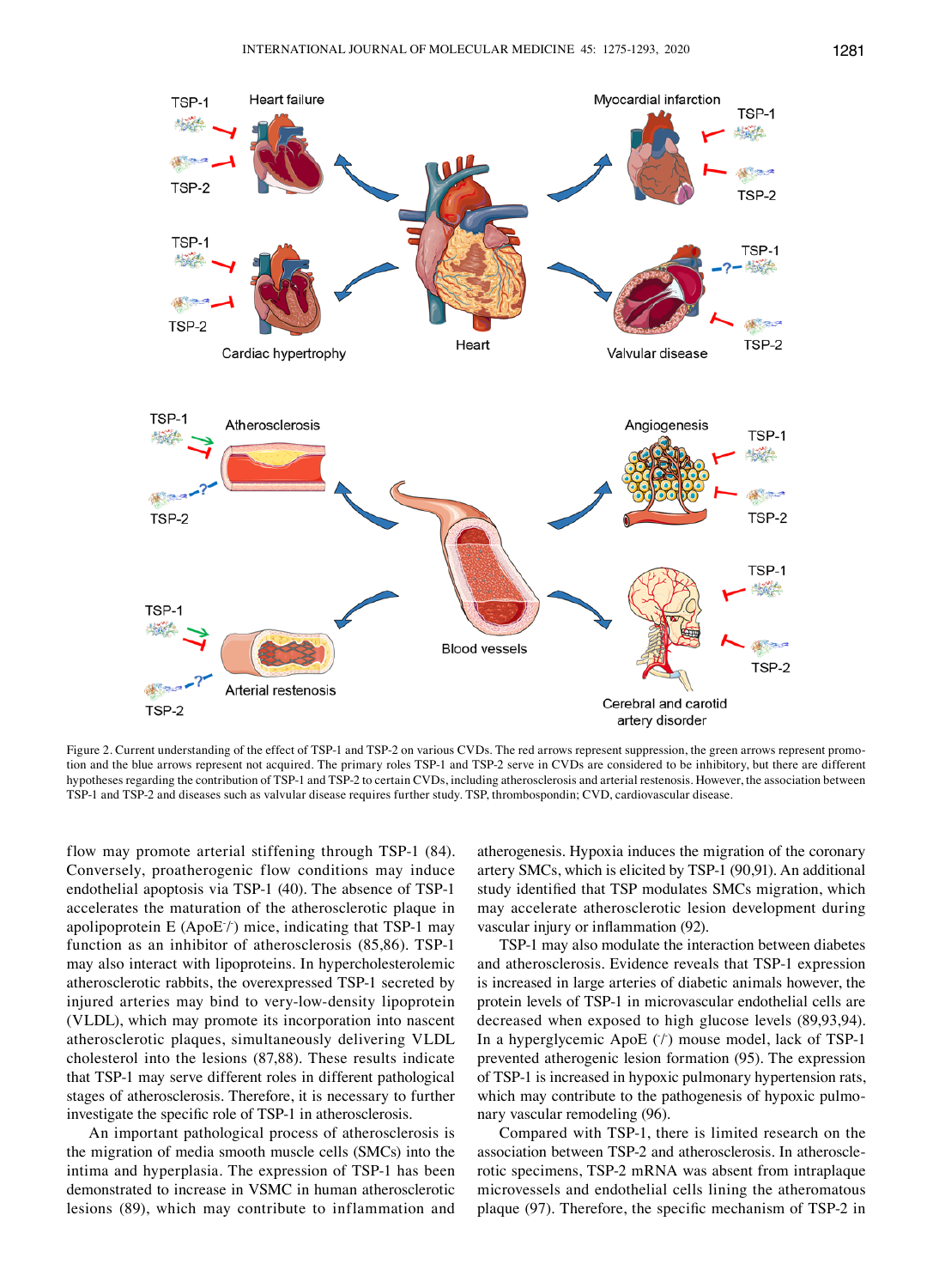the pathological process of atherosclerosis requires further investigation.

*Angiogenesis.* Angiogenesis is a fundamental physiological process associated with tissue repair following injury, which also promotes tumor progression. This process is tightly modulated by various growth factors and the interaction between cells and the ECM. TSP-1 and TSP-2 have been revealed to regulate angiogenesis by interacting with specific growth factors, cells and ECM. Previous evidence indicates that downregulation of endothelial cell TSP-1 causes an enhancement of *in vitro* angiogenesis (98). *In vitro* and *in vivo* models indicated that factor XIII, a clotting factor, may also promote angiogenesis by downregulating TSP-1 and stimulate endothelial cell proliferation and migration (99). In TSP-1-deficient animals, tumor burden and vasculature increase markedly, and TSP-1 overexpression resulted in decreased tumor diameter and fewer tumor capillaries, indicating that TSP-1 may inhibit tumor angiogenesis (22,100). The inhibitory effect of TSP-1 on tumors may be accomplished via cross-talk with endothelial cells (101). The overexpression of TSP1‑CD47 signaling in diabetes is associated with endothelial cell dysfunction, which leads to impaired angiogenesis (102). In the ischemic retina, glia-derived TSP-1 may inhibit angiogenic responses (103), and deficiency of TSP-1 contributes to enhanced neovascularization in the eye (104-108).

Similar to TSP-1, TSP-2 can also inhibit angiogenesis and tumor growth, even with greater potency compared with that of TSP-1 (109). *In vitro* experiments indicated that TSP-2 inhibits proliferation of microvascular endothelial cells (110,111), and the absence of TSP-2 is associated with enhanced angiogenesis, partly due to the altered endothelial cell and ECM interactions (112,113). Decreasing gelatinolytic activity *in situ* leads to TSP-2-limited angiogenesis (114). In rheumatoid arthritis, TSP-2 overexpression also inhibits vascularization (115).

In older mice, the delay of TSP-2 and MMP2 expression in wounds may promote the impaired rate of wound healing (116). TSP-2 gene knockout mice exhibited increased blood vessel density, but no such alteration was observed in TSP-1-deficient animals (117). This evidence indicates the role of TSP-2 in anti-angiogenesis.

*Arterial restenosis.* Restenosis of the arteries following cardiovascular surgery, such as PCI, is a major problem, which leads to a poor prognosis. The pathological process of arterial restenosis is similar to atherosclerosis to a certain extent, including endothelial injury, migration and proliferating of VSMCs into the intima. Similar to atherosclerosis, the precise role of TSP-1 in the pathological process of arterial restenosis is difficult to define. In the balloon catheter injury rat model, TSP was markedly increased in the thickening arterial wall, and the TSP antigen in thickening arterial wall is primary secreted by VSMCs (118). In rat resistance arteries, TSP-1 was able to reverse the pathological inward remodeling caused by spontaneous hypertension, indicating that TSP-1 may act as an inhibitor of arterial restenosis (119). A previous study identified that the interaction of TSP-1 and β1 integrin is associated with platelet-stimulated SMC proliferation (120). However, there is also evidence revealing that TSP-1 is not a major component of ECM in human restenotic tissues, even in the presence of hypercellularity or ongoing cellular proliferation (121).

In human aortic SMCs, TSP-2 silencing caused by siRNA improves cell attachment but does not affect cell proliferation and migration, suggesting that TSP-2 also participates in the pathological process of arterial restenosis (122), which represents a novel hypothesis.

*Other CVDs.* In addition to the aforementioned major CVDs, TSP-1 and TSP-2 also serve important roles in a number of other CVDs. Evidence indicated that TSP-1 may contribute to the pathogenesis of pulmonary hypertension associated with hypoxia (123). TSP-1 deficiency contributes markedly to maladaptive remodeling of the ECM, causing an acceleration of aortic aneurysm progression (124). During the abdominal aortic aneurysm development, TSP-1 regulates the adhesion and migration of mononuclear cells and promotes vascular inflammation (125). During autologous proangiogenic cell therapy, TSP-1-derived peptide RFYVVMWK may interact with priming CD34+ cells and enhance the vascular engraftment (126). TSP-2  $(1)$  mice exhibit a bleeding diathesis even if they have normal blood coagulation and no thrombocytopenia (127), and an altered foreign body reaction characterized by an enhanced vascularity (128,129). The plasma TSP-2 level is elevated in acute Kawasaki disease, which may be a novel predictor for intravenous immunoglobulin resistance (130). In a TSP-2-knockout mouse model, significantly increased endothelial cell density and reduced fibrosis were observed in the peri-graft region during the cardiac cell transplantation (131). These studies suggest that TSP-1 and TSP-2 also function in other CVDs, such as pulmonary hypertension, aortic aneurysm progression and acute Kawasaki disease.

# **4. Signal pathways associated with TSP‑1 and TSP‑2 in CVDs**

Due to their multidomain structure, TSP-1 and TSP-2 can specifically bind to numerous types of different ligands. Therefore, they are involved in various signal pathways regulating cellular activities and ECM components in CVDs (Tables II and III). A comprehensive description of these pathways may facilitate the understanding of the role TSP-1 and TSP-2 serve in the pathological processes of multiple CVDs at the molecular level, which may provide certain potential therapeutic strategies.

*ECM‑receptor interaction.* Interactions between various cells and the ECM cause direct or indirect modulation of numerous cellular activities, such as proliferation, adhesion, migration, differentiation and apoptosis, which contributes markedly to numerous CVDs. TSP-1 binds to HSPG with high affinity, which promotes human melanoma cell migration (132). At the sites of inflammation, TSP1 binding to tumor-specific glycoprotein 6 may regulate hyaluronan metabolism, indicating a critical role of TSP-1 in mediating cellular interactions with hyaluronan (9). During the vascular smooth muscle inflammatory response, TSP-1 and TSP-2 may bind to versican and negatively modulate the ECM component (11). In certain circumstances, TSP-1 can bind to LIMPII and promote cell adhesion (27). Previous data indicated that TSP-1 may bind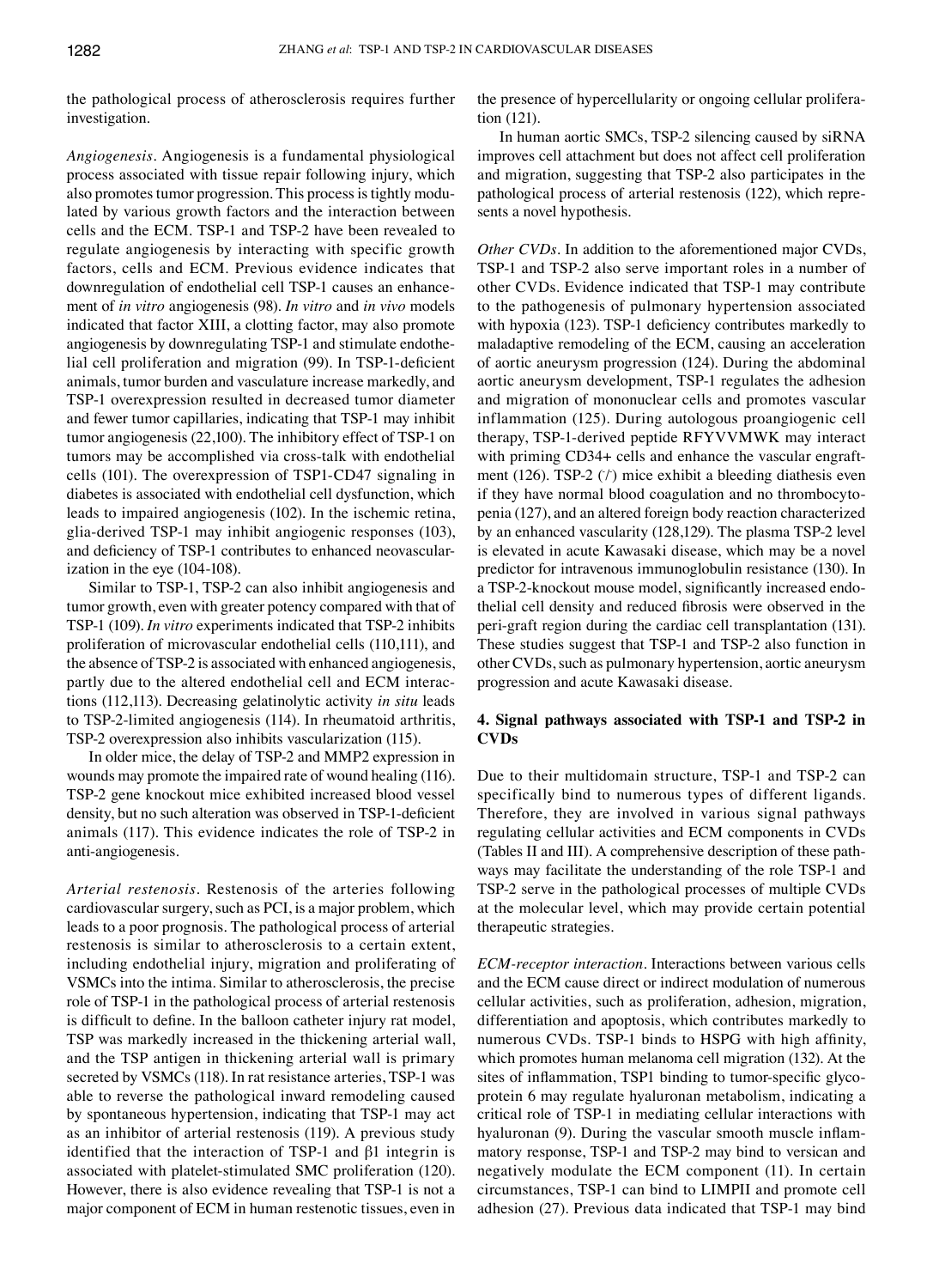| $\frac{1}{\sqrt{2}}$         |
|------------------------------|
| l                            |
|                              |
| I<br>イスト                     |
| ı                            |
| くうちくらく                       |
|                              |
| I<br>$\frac{1}{2}$<br>.<br>آ |
|                              |
|                              |

| Domains              | Interacting<br>molecules          | Associated signal pathway | Effect                                                             | (Refs.)                                     | Inhibitors                                  | (Refs.)       |
|----------------------|-----------------------------------|---------------------------|--------------------------------------------------------------------|---------------------------------------------|---------------------------------------------|---------------|
| N-terminal<br>domain | Heparan sulfate                   | Phagosome                 | Endocytosis of TSP-1 by the vascular<br>endothelial cells          | $\circledast$                               | Heparinase III                              | $\circledast$ |
|                      | <b>HSPG</b>                       | Phagosome                 | ediates binding and degradation of TSP-1 in ECs<br>Σ               | (159)                                       | Heparin                                     | (159)         |
|                      | Sulfatides                        | ECM-receptor interaction  | Promotes cell adhesion                                             | (132)                                       | Heparin and dextran sulfates                | (129)         |
|                      | TSG-6                             | ECM-receptor interaction  | ediates cellular interactions with hyaluronan<br>Σ                 | $\odot$                                     | Heparin                                     | $\odot$       |
|                      | LRP                               | Phagosome                 | Internalization and degradation of TSP-1                           | (160, 161)                                  |                                             |               |
|                      |                                   | ECM-receptor interaction  | Participate in cell signaling with cell surface                    | (10, 13, 14)                                |                                             |               |
|                      |                                   |                           | calreticulin                                                       |                                             |                                             |               |
|                      | Versican                          | ECM-receptor interaction  | Inhibits VSMC inflammatory response                                | (11)                                        | Heparin                                     | $\Xi$         |
|                      | Integrin a381                     | ECM-receptor interaction  | Inhibits angiogenesis                                              |                                             |                                             |               |
|                      |                                   |                           | Mediates cell motility                                             | $\begin{array}{c} (15) \\ (15) \end{array}$ |                                             |               |
|                      |                                   |                           | Stimulates cell adhesion and spreading                             | (16)                                        |                                             |               |
|                      | Integrin a4 <sub>61</sub>         | ECM-receptor interaction  | ediates adhesion of T cells<br>Σ                                   | (134)                                       |                                             |               |
|                      | Integrin $\alpha$ 6 <sup>81</sup> | ECM-receptor interaction  | ediates adhesion of microvascular endothelial<br>$\mathbf{\Sigma}$ | (19)                                        |                                             |               |
|                      |                                   |                           | immobilized TSP-1<br>$\mathbf{c}$                                  |                                             |                                             |               |
|                      | Calreticulin                      | Focal adhesion            | Induces focal adhesion disassembly and cell                        | (10, 13, 14)                                |                                             |               |
|                      |                                   |                           | migration                                                          |                                             |                                             |               |
|                      | PDGF                              | PI3K-AKT pathway          | ediates VSMC proliferation and migration<br>Σ                      | (138)                                       | Protein disulphide isomerase<br>and heparin | (138)         |
| Type I repeats       | MMP <sub>2</sub>                  | <b>ECM</b> homeostasis    | Inhibits MMP2 activity and regulate collagen                       | (20)                                        |                                             |               |
| domain               |                                   |                           | homeostasis                                                        |                                             |                                             |               |
|                      | MMP9                              | <b>ECM</b> homeostasis    | Regulates collagen homeostasis                                     | (20)                                        |                                             |               |
|                      |                                   |                           | Inhibits angiogenesis                                              | (15)                                        |                                             |               |
|                      |                                   | PI3K-AKT pathway          | Modulates EC invasion and morphogenesis                            | (139)                                       |                                             |               |
|                      | CD36                              | ECM-receptor interaction  | Increases EC apoptosis and anti-angiogenic activity                | (15,25)                                     |                                             |               |
|                      |                                   | PI3K-AKT pathway          | Promotes cell adhesion of monocytes/macrophages                    | (147)                                       |                                             |               |
|                      |                                   | Phagosome                 | Inhibits the NO signal transduction                                | (143)                                       |                                             |               |
|                      |                                   |                           | Internalizes the oxidized LDL, fatty acids and                     | (162)                                       |                                             |               |
|                      |                                   |                           | anionic phospholipids                                              |                                             |                                             |               |
|                      | LIMPII                            | ECM-receptor interaction  | Promotes cell adhesion in some circumstances                       | (27)                                        | LIMPII antibody                             | (27)          |
|                      | <b>B1</b> integrin                | ECM-receptor interaction  | Promotes adhesion of cells that express $\beta$ 1 integrin         | (28, 135)                                   | Alpha-subunit antagonists                   | (28)          |
|                      | Latent TGF-ß                      | TGF- <sub>B</sub> pathway | Stimulates endothelial cell tubulogenesis                          | (153)                                       | $Tsp-2$                                     | (45)          |
|                      |                                   |                           | Recruits inflammatory cells, stimulate                             | (45, 154, 155)                              |                                             |               |
|                      |                                   |                           | angiogenesis, and deposit new matrix                               |                                             |                                             |               |
|                      |                                   |                           | Increases myofibroblast differentiation                            | (156)                                       |                                             |               |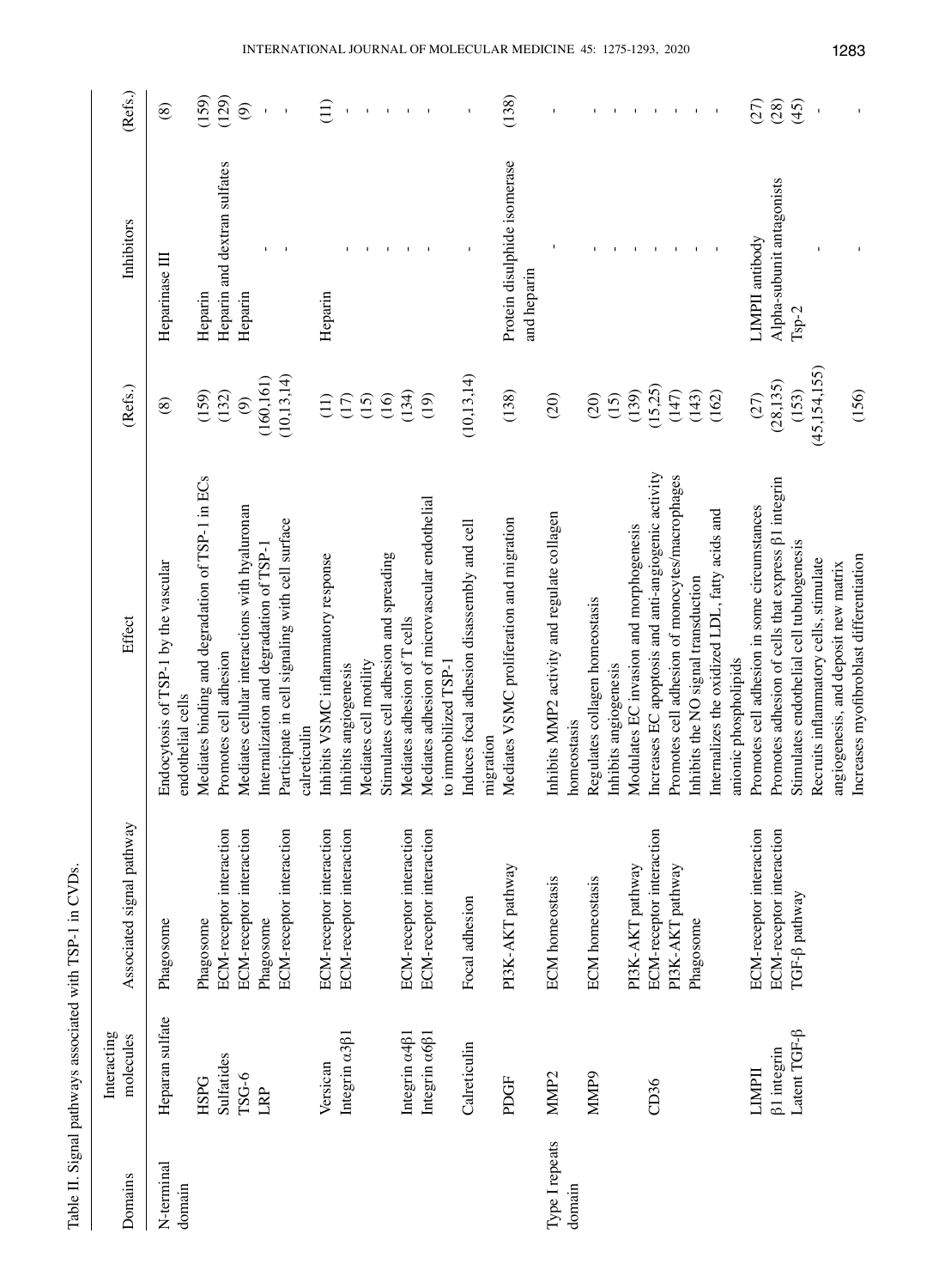| Domains                    | Interacting<br>molecules    | Associated signal pathway       | Effect                                                                                             | (Refs.)       | Inhibitors                            | (Refs.) |
|----------------------------|-----------------------------|---------------------------------|----------------------------------------------------------------------------------------------------|---------------|---------------------------------------|---------|
|                            | CD148                       | PI3K-AKT pathway                | suppressing cell proliferation and transformation<br>Negative regulation of growth factor signals, | (33,34)       |                                       |         |
| repeats domain<br>Type II  | <b>EGFR</b>                 | PI3K-AKT pathway                | Increases cell migration                                                                           | (140)         | $\overline{1}$                        | ı       |
|                            | <b>B1</b> integrin          | ECM-receptor interaction        | Promotes adhesion of the cells that express<br><b>B1</b> integrin                                  | (28, 135)     | B1 blocking antibody,<br>disintegrins | (28)    |
| repeats domain<br>Type III | Integrin aII <sub>B3</sub>  | ECM-receptor interaction        | Promotes TSP-1 binding with platelet                                                               | (136)         |                                       |         |
|                            | Integrin cv <sub>[3</sub> 3 | PI3K-AKT pathway                | Trigger caspase-independent cell death                                                             | (142)         |                                       |         |
|                            |                             | ECM-receptor interaction        | Promote TSP-1 binding with the platelets                                                           | (136)         |                                       |         |
|                            |                             |                                 | Promote SMC migration                                                                              | (141)         |                                       |         |
|                            | FGF <sub>2</sub>            | PI3K-AKT pathway                | Inhibits apoptosis                                                                                 | (142)<br>(43) | Calcium and heparin                   | (6,36)  |
|                            |                             |                                 | Triggers caspase-independent cell death                                                            |               |                                       |         |
|                            | Calcium                     | Calcium pathway                 | Inhibits vascular diseases                                                                         | (163)<br>(38) |                                       |         |
|                            |                             |                                 | Maintains the balance between vasodilation and<br>vasoconstriction                                 |               |                                       |         |
| C-terminal<br>domain       | CD47                        | <b>ECM-receptor interaction</b> | Promote cell spreading and cell adhesion to<br>immobilized TSP-1                                   | (18, 42)      | Heparin                               | (42)    |
|                            |                             |                                 | Inhibit cell adhesion of monocytes/macrophages                                                     | (147)         |                                       |         |
|                            |                             |                                 | Promote platelet adhesion on inflamed vascular                                                     | (144)         |                                       |         |
|                            |                             |                                 | endothelium                                                                                        |               |                                       |         |
|                            |                             | PI3K-AKT pathway                | Inhibit cGMP synthesis and NO signaling                                                            | (143, 145)    |                                       |         |
|                            |                             |                                 | Promote foam cell formation                                                                        | (151)         |                                       |         |
|                            |                             |                                 | Inhibit cell cycle progression and induce<br>senescence in ECs                                     | (146)         |                                       |         |
|                            |                             |                                 | Inhibit angiogenesis and blood flow                                                                | $(148 - 150)$ |                                       |         |
|                            |                             |                                 | Promote pulmonary arterial vasculopathy                                                            | (152)         |                                       |         |
|                            |                             |                                 | Promote left ventricular heart failure                                                             | (68)          |                                       |         |
|                            | Calcium                     | Calcium pathway                 | Prevents vascular diseases                                                                         | (38)          |                                       |         |
|                            |                             |                                 | Maintains the balance between the vasodilation and<br>the vasoconstriction                         | (163)         |                                       |         |
|                            | Collagen I                  | <b>ECM</b> homeostasis          | Contributes to the fibroblast homeostasis                                                          | (156)         |                                       |         |
| Unknown                    | DBP                         | DBP-C5a pathway                 | Enhances the chemotaxis of the coagulation<br>factor C5a                                           | (164)         |                                       |         |
|                            | <b>ADAMTS1</b>              | ADAMTS1-TSP1 pathway            | Promotes wound closure and inhibits angiogenesis                                                   | (167)         |                                       |         |

Table II. Continued. Continued.

1284 ZHANG *et al*: TSP-1 AND TSP-2 IN CARDIOVASCULAR DISEASES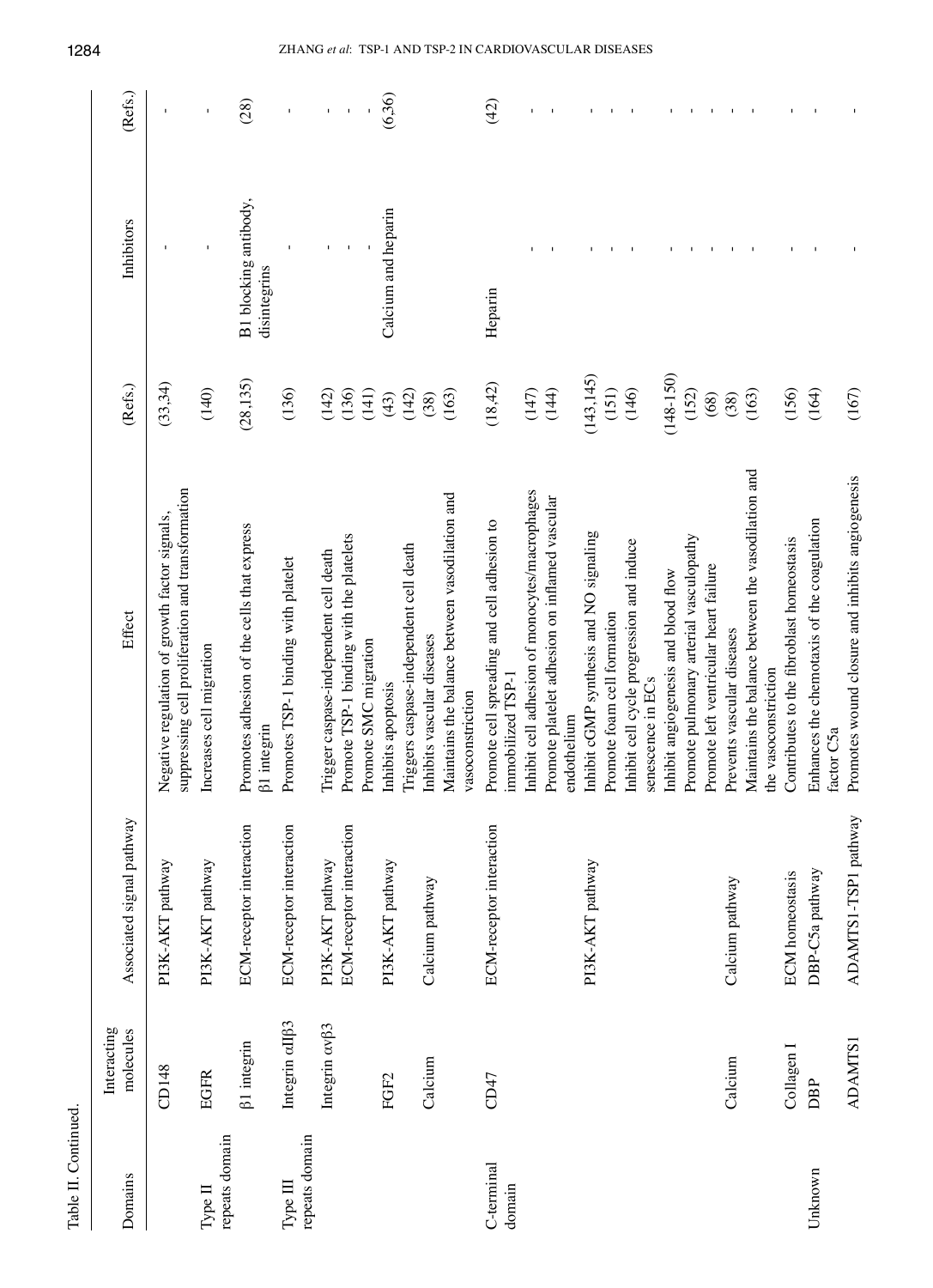| <b>Domains</b> | Interacting<br>molecules | Associated signal pathway | Effect                                              | (Refs.)       | Inhibitors | (Refs.) |
|----------------|--------------------------|---------------------------|-----------------------------------------------------|---------------|------------|---------|
|                | ADAMIS7                  | <b>ECM</b> homeostasis    | Fromote atherosclerosis and coronary artery disease | $(168 - 172)$ |            |         |
|                |                          |                           | nhibit left ventricular reverse remodeling in MI    | $(177 - 179)$ |            |         |
|                |                          |                           | Promote aortic aneurysm                             | (173)         |            |         |
|                |                          | ADAMTS7-TSP1 pathway      | romote vascular remolding                           | $(174 - 176)$ |            |         |
|                | Unknown                  | ECM-receptor interaction  | Anti-angiogenesis in diabetes myocardium            | (137)         |            |         |
|                |                          |                           | Vligration and adhesion of mononuclear cells        | (125)         |            |         |

with thrombospondin motifs; TSP-1, thrombospondin-1; E

cell; TGF-β, transforming growth factor-β.

cell; TGF-ß, transforming growth factor-ß.

CM, extracellular matrix; cGMP, cyclic guanosine monophosphate; NO, nitric oxide; SM

with thrombospondin motifs; TSP-1, thrombospondin-1; ECM, extracellular matrix; cGMP, cyclic guanosine monophosphate; NO, nitric oxide; SMC, smooth muscle cell; VSMC, vascular smooth muscle

C, smooth muscle cell; VSM

C, vascular smooth muscle

to calreticulin (CRT) on the cell surface and induce focal adhesion disassembly, as well as cell migration through the association of CRT with lipoprotein LRP (10,13,133).

Integrins are a family of glycosylated, heterodimeric transmembrane receptors that consist of α and β subunits, which provide a physical link between the ECM and the cytoskeleton. Previous studies identified that TSP‑1 and TSP‑2 may also interact with various types of integrins. Binding of integrin α3β1 to TSP-1 mediates efficient migration of ECs, indicating that the binding of TSP-1 and integrin  $\alpha$ 3 $\beta$ 1 stimulates cell adhesion and migration (15,16). Despite this, integrin  $α3β1$  binding to TSP-1 can also mediate cell motility and inhibit angiogenesis (15,17). Studies have demonstrated that α4β1 integrin mediates CD47-stimulated sickle red blood cells adhesion to immobilized TSP-1 and modulate T cell behavior (18,134). In addition, the N-terminal domain of TSP-1 is also a ligand for  $\alpha$ 6 $\beta$ 1 integrin, which modulates the adhesion of human microvascular endothelial to immobilized TSP-1 and TSP-2 (19). TSP-1 and TSP-2 may also interact with β1 integrin, contributing to the adhesion of cells that express β1 integrin (28,135). The type III repeats of TSP-1 and TSP-2 may interact with integrin  $\alpha$ IIβ3 and  $\alpha$ vβ3, promoting their binding with platelets (136). A previous study has demonstrated that TSP-2 may also contribute to anti-angiogenesis in diabetes myocardium (137). These results indicate the important role of the interaction between integrins and TSPs in the ECM-receptor interaction.

*PI3K‑AKT pathway.* The PI3K-Akt pathway can be activated by various cellular stimuli, such as growth factors, and regulates numerous fundamental cellular functions, such as cell proliferation, migration and apoptosis. These cellular activities are critical for the pathological process of CVDs. TSP-1 and TSP-2 also participate in a number of these activities through the PI3K-Akt pathway. The N-terminal domain of TSP-1 can interact with platelet-derived growth factor, leading to mediation of VSMC proliferation and migration (138). In addition to the ability to degrade collagen, studies suggest that MMP-9 may also release vascular endothelial growth factor to participate in modulating the invasion and the morphogenesis of endothelial cells, which can also be modulated by TSP-1 (139). The type II repeats of TSP-1 interacts with EGFR and increases cell migration (140). The type III repeat domain of TSP-1 and TSP-2 may interact with integrin αIIβ3 and αvβ3, promoting SMC migration (141). Binding of TSP-1 and TSP-2 to FGF2 inhibits apoptosis (43) and triggers caspase-independent cell death (142).

CD36 is a multi-ligand receptor that participates in various pathological processes of CVDs, such as the formation of atherosclerosis. CD47 is a glycoprotein on numerous types of cell surfaces, which serves an important regulatory role in immune response and inflammation. The binding of TSP‑1 and CD36 inhibits angiogenesis through promoting endothelial cell apoptosis and inhibiting nitric oxide (NO) signal transduction (15,25,143). The C‑terminal domain of TSP-1 and TSP-2 can interact with CD47, which may promote cell migration and adhesion (18,42,144), inhibit cyclic guanosine monophosphate synthesis, nitric oxide (NO) signaling (143,145) and cell cycle progression in ECs (146). Previous data revealed that the binding of TSP-1 and CD47 may also inhibit angiogenesis, blood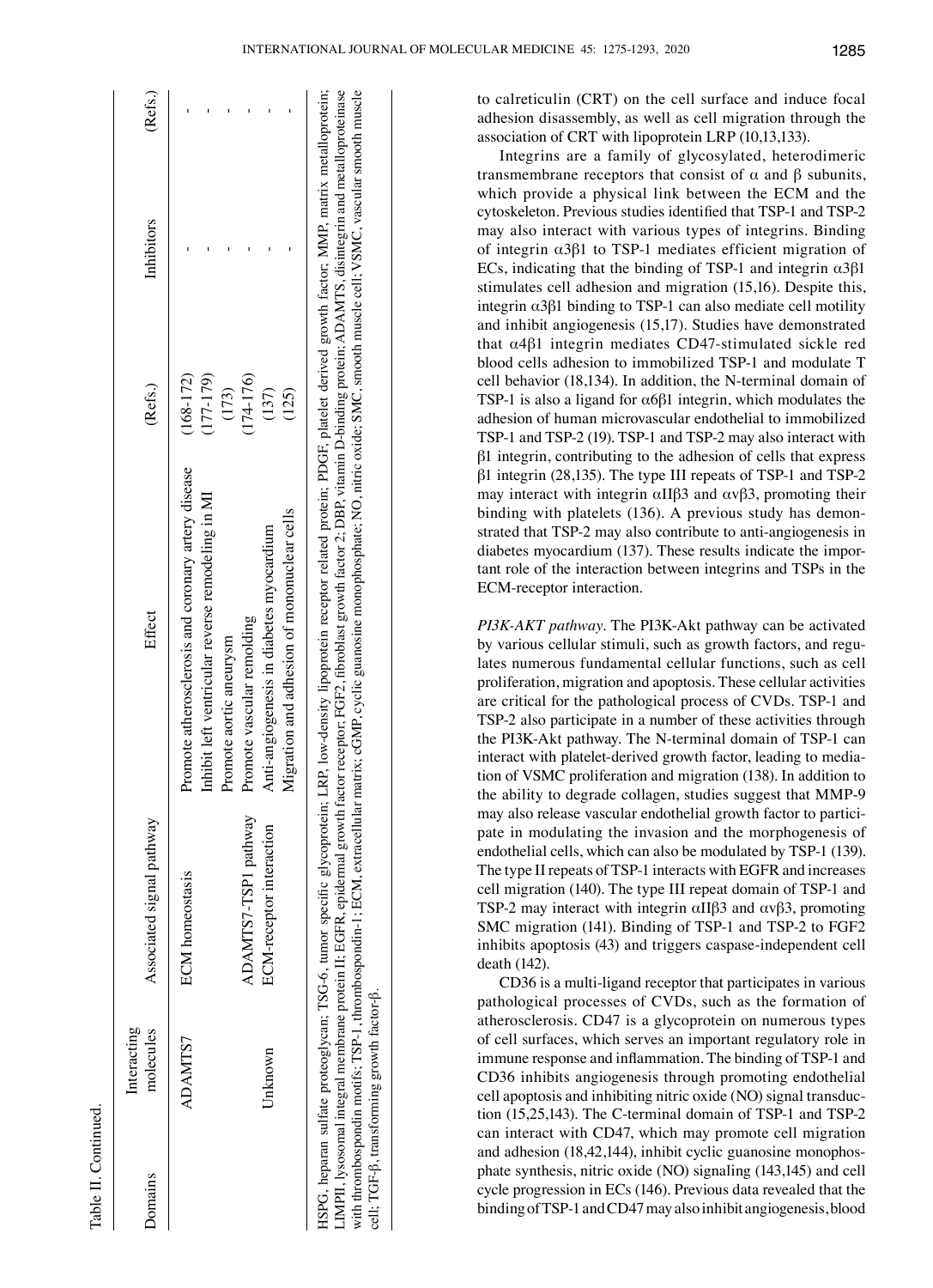|                            |                           | Table III. Signal pathways associated with TSP-2 in CVDs. |                                                                                   |              |                                    |                                                        |
|----------------------------|---------------------------|-----------------------------------------------------------|-----------------------------------------------------------------------------------|--------------|------------------------------------|--------------------------------------------------------|
| Domains                    | Interacting<br>molecules  | signal pathways<br>Associated                             | Effect                                                                            | (Refs.)      | Inhibitors                         | (Refs.)                                                |
| N-terminal<br>domain       | LRP                       | Phagosome                                                 | Internalization and degradation of TSP-2                                          | (160, 161)   | Heparin                            | (157)                                                  |
|                            |                           |                                                           | Participates in cell signaling with cell surface<br>calreticulin                  | (10, 13, 14) |                                    |                                                        |
|                            | Calreticulin              | Focal adhesion                                            | Induces focal adhesion disassembly and cell<br>migration                          | (10, 13, 14) |                                    |                                                        |
|                            | Integrin a4 <sup>81</sup> | ECM-receptor interaction                                  | Mediates adhesion of T cells                                                      | (134)        |                                    |                                                        |
|                            | Integrin a6 <sup>61</sup> | ECM-receptor interaction                                  | Mediates adhesion of microvascular endothelium<br>to immobilized TSP-2            | (19)         |                                    |                                                        |
|                            | Versican                  | ECM-receptor interaction                                  | (significantly weaker compared with TSP-1)<br>Inhibits VSMC inflammatory response | (11)         | Heparin                            | $\left(\begin{matrix}1\ 1\end{matrix}\right)$          |
| Type I repeats<br>domain   | MMP <sub>2</sub>          | <b>ECM</b> homeostasis                                    | Inhibition of MMP2 activity                                                       | (20)         |                                    |                                                        |
|                            |                           |                                                           | Mediation of collagen fibrillogenesis                                             | (113)        |                                    |                                                        |
|                            |                           |                                                           | Clearance of extracellular MMP2 by fibroblasts                                    | (157)        | $\pm 1$                            |                                                        |
|                            | <b>MMP9</b>               | <b>ECM</b> homeostasis                                    | Regulate collagen homeostasis                                                     | (20)         | $\sim 10$                          | $\Gamma_{\rm c} = \Gamma_{\rm c} = \Gamma_{\rm c} = 1$ |
|                            |                           | PI3K-AKT pathway                                          | Inhibit cell invasion                                                             | (158)        |                                    |                                                        |
|                            | CD36                      | PI3K-AKT pathway                                          | Anti-angiogenic activity                                                          | (25,26)      |                                    |                                                        |
|                            | <b>B1</b> integrin        | ECM-receptor interaction                                  | Promotes adhesion of the cells that express $\beta$ 1 integrin                    | (28)         | ß1 blocking antibody, disintegrins | (28)                                                   |
| Type II repeats<br>domain  | <b>B1</b> integrin        | ECM-receptor interaction                                  | Promotes adhesion of the cells that express [31 integrin                          | (28)         | β1 blocking antibody, disintegrins | (28)                                                   |
|                            | <b>EGFR</b>               | PI3K-AKT pathway                                          | Increases cell migration                                                          | (140)        |                                    |                                                        |
| repeats domain<br>Type III | Calcium                   | Calcium pathway                                           | Inhibits vascular diseases                                                        | (38)         |                                    |                                                        |
|                            |                           |                                                           | Maintains the homeostasis between the vasodilation<br>and the vasoconstriction    | (163)        |                                    | $\,$ $\,$                                              |
|                            | Integrin aIIß3            | ECM-receptor interaction                                  | Promotes TSP-1 binding with platelets                                             | (136)        |                                    |                                                        |
|                            | Integrin av <sub>13</sub> | ECM-receptor interaction                                  | Promotes TSP-1 binding with platelets                                             | (136)        |                                    |                                                        |
|                            | FGF <sub>2</sub>          | PI3K-AKT pathway                                          | Antiangiogenic activity                                                           | (43)         | Calcium and heparin                | (36)                                                   |
| C-terminal                 | Calcium                   | Calcium pathway                                           | Inhibits vascular diseases                                                        | (38)         |                                    | $\mathsf I$                                            |
| domain                     |                           |                                                           | Maintains the homeostasis between vasodilation and<br>vasoconstriction            | (163)        |                                    |                                                        |
|                            | CD47                      | <b>ECM-receptor interaction</b>                           | Promotes the cell adhesion to immobilized TSP-2                                   | (18)         | $\mathbf{I}$                       | $\mathbf{I}$                                           |
| Unknown                    | CYP1B1                    | PI3K-AKT pathway                                          | Promotes a pro-angiogenic phenotype via the<br>regulation of the oxidative stress | (165)        |                                    |                                                        |

1286 ZHANG *et al*: TSP-1 AND TSP-2 IN CARDIOVASCULAR DISEASES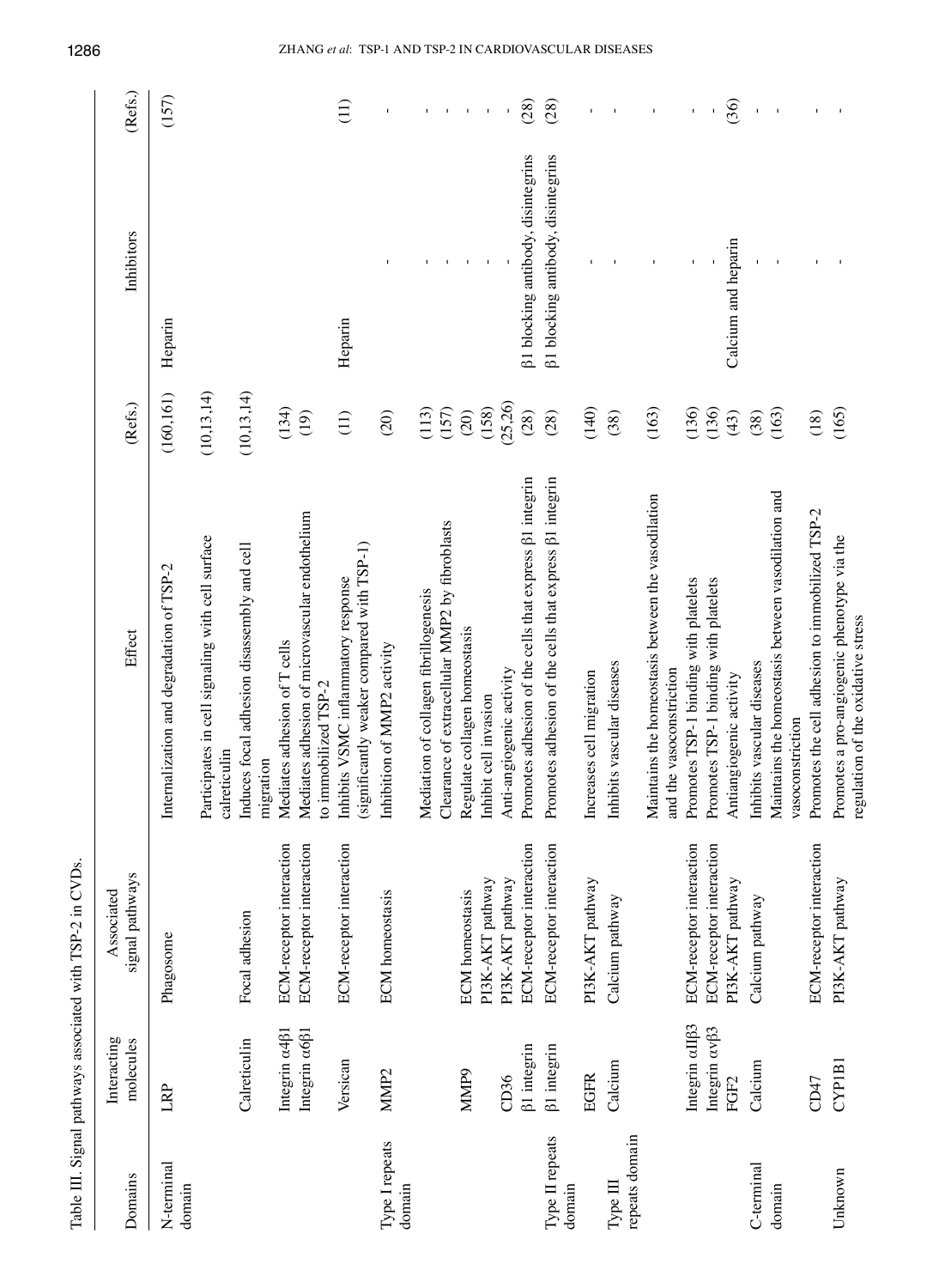flow, and adhesion of monocytes and macrophages (147‑150), which may promote foam cell formation (151), pulmonary arterial vasculopathy (152) and LV heart failure (68). Through these mechanisms, TSP‑1 and TSP‑2 serve a significant role in numerous CVDs.

*TGF‑β pathway.* A wide range of different cellular functions, such as cell proliferation, differentiation, migration and apoptosis, can also be modulated by TGF-β, a member of the transforming growth factor superfamily, which is a group of secreted cytokines. Studies also revealed that TSP-1 regulates the above cellular activities through the TGF-β pathway. Previous data suggested that the type I repeats of TSP-1 may bind and activate latent TGF-β. The activated TGF-β can further stimulate new matrix deposition and angiogenesis (45,153‑155), promote inflammatory response via recruitment of inflammatory cells and increase myofibroblast differentiation (156) through the TGF‑β pathway.

TSP-2 may also bind to latent TGF-β. However, TSP-2 cannot activate latent TGF-β. In addition, due to this reason, TSP-1 and TSP-2 can regulate the activity of TGF-β and modulate the downstream pathways by competitively binding to it (45).

*ECM homeostasis.* Numerous pathological processes of CVDs are accompanied by the destruction of ECM homeostasis. For example, excessive accumulation of type I and type III collagen is a significant feature of cardiac hypertrophy, which is due to the higher collagen synthesis capacity compared with the degradation ability. MMP2 and MMP9 serve crucial roles in maintaining ECM homeostasis. Evidence revealed that TSP-1 and TSP-2 may interact with MMP2 and MMP9, which can inhibit their activity and regulate collagen homeostasis (20,157,158).

In addition, there is also evidence revealing that collagens can interact with TSP-1 directly. The C‑terminal domain of TSP‑1 may bind to collagen I, contributing to fibroblast homeostasis (156). These results suggest that TSP-1 and TSP-2 contribute markedly to ECM homeostasis.

*Phagosome pathway.* Phagocytosis of TSP-1 serves a critical role in tissue remodeling and inflammation in CVDs, which is mediated by various ligands. In vascular endothelial cells, the heparan sulfate proteoglycans expressed on the cell surface are associated with the process of binding and endocytosis of TSP-1, which leads to its lysosomal degradation (8). Evidence revealed that the HSPG on the endothelial cells may mediate the binding and degradation of TSP-1 (159). Studies suggest that LRP may also function in mediating phagocytosis of TSP-1 in certain types of cells (160,161), indicating that LRP may serve a significant role in the catabolism of TSP‑1 *in vivo*. The binding of TSP-1 and CD36 has been demonstrated to promote the internalization of oxidized LDL, fatty acids and phospholipids, leading to inhibition of atherosclerosis (162). However, little is known on the specific role of TSP-2 in the phagosome pathway, and requires further study.

*Calcium pathway.* Calcium is an indispensable ion involved in numerous physiological processes in the human body. It participates in maintaining the biopotentials on both sides of the cell membrane, maintaining normal muscle expansion

| <b>Domains</b>            | Interacting<br>molecules  | signal pathways<br>Associated | Effect                                                                                                                                                                                                                                                                                                                                                                              | (Refs.) | Inhibitors | (Refs.) |
|---------------------------|---------------------------|-------------------------------|-------------------------------------------------------------------------------------------------------------------------------------------------------------------------------------------------------------------------------------------------------------------------------------------------------------------------------------------------------------------------------------|---------|------------|---------|
|                           | $\mathsf{S}^{\mathsf{O}}$ | PI3K-AKT pathway              | Negatively regulates TSP-2 transcription and induces                                                                                                                                                                                                                                                                                                                                | (166)   |            |         |
|                           | ADAMTS1                   |                               | ADAMTS1-TSP2 pathway Promotes wound closure and inhibits angiogenesis<br>angiogenesis                                                                                                                                                                                                                                                                                               | (167)   |            |         |
| receptor related protein. |                           |                               | ADAMTS, disintegrin and metalloproteinase with thrombospondin motifs; TSP-2, thrombospondin-2; ECM, extracellular matrix; VSMC, vascular smooth muscle cells; LRP, low-density lipoprotein<br>RP, lipoprotein receptor-related protein; MMP, matrix metalloprotein; EGFR, epidermal growth factor: FGF2, fibroblast growth factor 2; CYP1B1, cytochrome p450 1b1; NO, nitric oxide; |         |            |         |

Table III.

Continued.

Table III. Continued.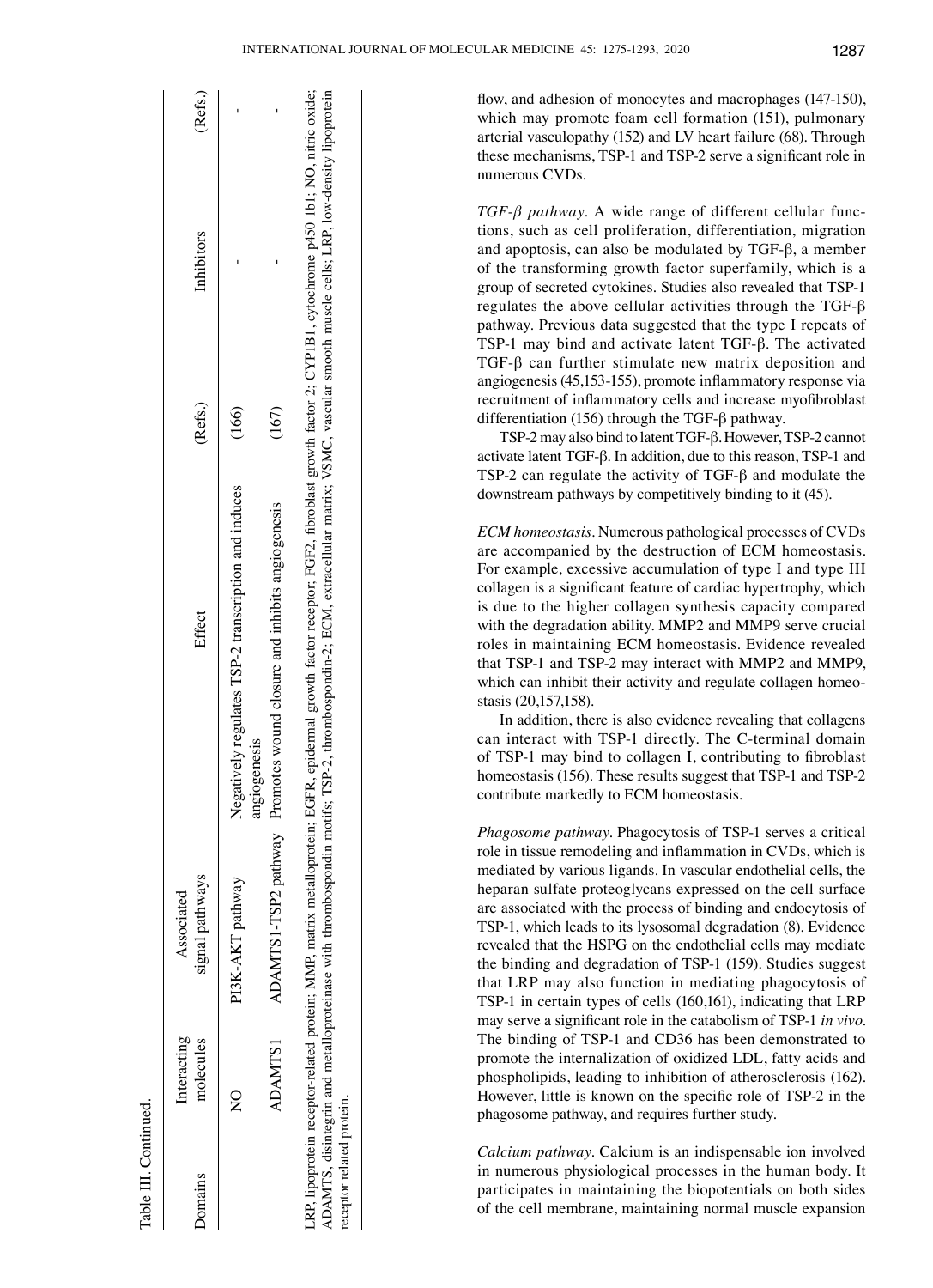and relaxation, nerve conduction and vasoconstriction. TSP-1 and TSP-2 can bind to calcium and affect the function of modulating physiological activities. Using a simulated model, previous studies have identified that the change between fully calcium-loaded and calcium-depleted TSP1-Sig1 may modulate its interactions, which may become a novel therapeutic target (38,163). Binding of TSP‑2 and FGF2 can be inhibited by calcium, indicating that calcium can affect cell function via intervening in interactions between other molecules (36).

*Other pathways.* In addition to the aforementioned pathways, TSP-1 and TSP-2 also interact with numerous other ligands. During the coagulation reaction, TSP-1 can interact with the vitamin D-binding protein, contributing to the chemotaxis of coagulation factor C5a (164). TSP‑2 can interact with cytochrome p450 1B1, promoting angiogenesis through the regulation of oxidative stress (165). In addition, as an important gas signal in the cardiovascular system, NO can negatively regulate TSP-2 transcription and induce angiogenesis (166).

A disintegrin and metalloproteinase with thrombospondin motifs (ADAMTS) is a type of metalloproteinase which has been demonstrated to be associated with numerous CVDs. Studies have identified that ADAMTS1 contributes to wound closure and inhibits the angiogenesis via interaction with TSP-1 and TSP-2 (167). Evidence has revealed that there is a close association between ADAMTS7 and CVDs. TSP-1 and TSP-2 interaction with ADAMTS7 promotes the pathological processes of atherosclerosis, coronary artery disease (168‑172), aortic aneurysm (173) and vascular remodeling (174‑176) through interacting with TSP-1 and TSP-2. Conversely, there is also evidence revealing that ADAMTS7 may inhibit LV reverse remodeling following MI (177-179), suggesting ADAMTS7 may be a critical regulator in CVDs.

## **5. Conclusions**

The present review suggests that TSP-1 and TSP-2 serve significant roles in the pathological process of numerous CVDs, and their multi-domain structural features and ability to bind to different ligands may also provide novel targets for the treatment of different CVDs at the molecular level.

However, there are two limitations of the present study. Firstly, although both TSP-1 and TSP-2 have a similar multidomain structure, both bind to different ligands and serve different roles. There is limited research into the specific role of TSP-2 in the pathogenesis of numerous CVDs, indicating that more research is required. Secondly, numerous novel ligands remain to be identified. Fortunately, with the development of new large-scale techniques, including array-based surface plasmon resonance, new-generation yeast two-hybrid and numerous novel computational methods, novel TSP-1 and TSP‑2 ligands may be identified (4). Identification of these ligands may contribute to determination of the interaction networks of TSP-1 and TSP-2, which may provide an improved understanding of their role in CVDs.

#### **Acknowledgements**

The authors would like to thank Dr Yu Han (Zhejiang University, Hangzhou, China), Dr Xinyi Teng (Zhejiang University, Hangzhou, China) and Dr Xin Guo (School of Medicine, Zhejiang University, Hangzhou, China) for their valuable advice. In addition, the authors acknowledge Dr Yasaman Iran Manesh (Zhejiang University, Hangzhou, China) for her revising the article.

#### **Funding**

The present study was supported by the National Natural Science Foundation of China (grant. nos. 81300236, 81670433 and 81970398), the Project of Zhejiang Medical Young Talents 2017 (grant. no. 20190301), the Zhejiang Medical and Health Science and Technology Project (grant. no. 2020RC014) and the Natural Science Foundation of Zhejiang Province (grant. no. LQ20H020008).

## **Availability of data and materials**

Not applicable.

#### **Authors' contributions**

KZ, ML and LY carried out literature search and acquisition of references. KZ, ZL and GF were involved in the conception and design of the manuscript. ZL performed manuscript review and gave final approval of the version to be published. All authors have read and approved the final manuscript.

#### **Ethics approval and consent to participate**

Not applicable.

## **Patient consent for publication**

Not applicable.

#### **Competing interests**

The authors declare that they have no competing interests.

#### **References**

- 1. Chistiakov DA, Melnichenko AA, Myasoedova VA, Grechko AV and Orekhov AN: Thrombospondins: A role in cardiovascular disease. Int J Mol Sci 18: E1540, 2017.
- 2. Bornstein P: Thrombospondins as matricellular modulators of cell function. J Clin Invest 107: 929-934, 2001.
- 3. Bornstein P: Thrombospondins: Structure and regulation of expression. FASEB J 6: 3290‑3299, 1992.
- 4. Resovi A, Pinessi D, Chiorino G and Taraboletti G: Current understanding of the thrombospondin-1 interactome. Matrix Biol 37: 83-91, 2014.
- 5. Anilkumar N, Annis DS, Mosher DF and Adams JC: Trimeric assembly of the C-terminal region of thrombospondin-1 or thrombospondin-2 is necessary for cell spreading and fascin spike organisation. J Cell Sci 115: 2357‑2366, 2002.
- 6. Yu H, Tyrrell D, Cashel J, Guo NH, Vogel T, Sipes JM, Lam L, Fillit HM, Hartman J, Mendelovitz S, *et al*: Specificities of heparin-binding sites from the amino-terminus and type 1 repeats of thrombospondin-1. Arch Biochem Biophys 374: 13-23, 2000.
- 7. Elzie CA and Murphy-Ullrich JE: The N-terminus of thrombospondin: The domain stands apart. Int J Biochem Cell Biol 36: 1090-1101, 2004.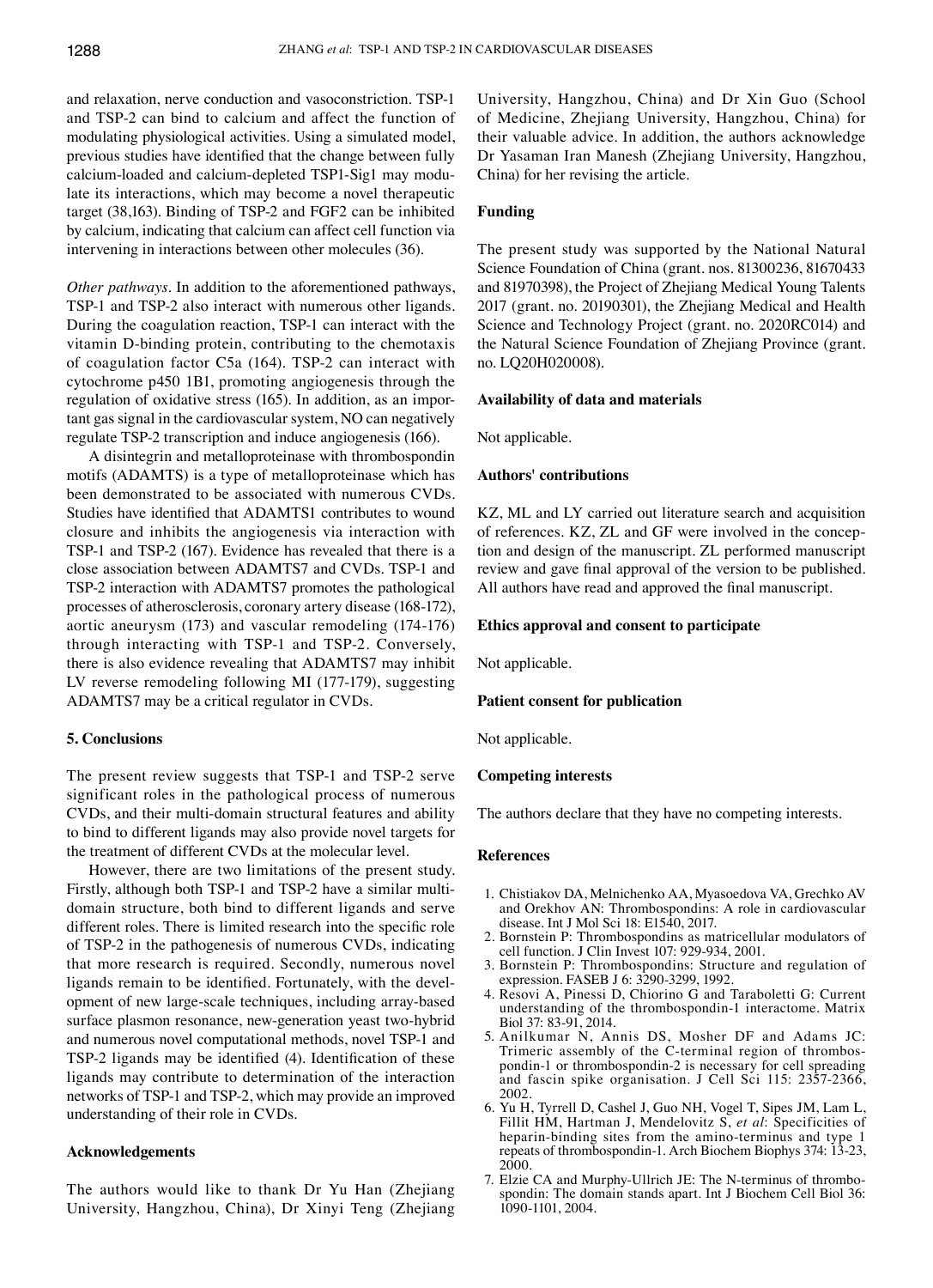- 8. Feitsma K, Hausser H, Robenek H, Kresse H and Vischer P: Interaction of thrombospondin-1 and heparan sulfate from endothelial cells. Structural requirements of heparan sulfate. J Biol Chem 275: 9396‑9402, 2000.
- 9. Kuznetsova SA, Day AJ, Mahoney DJ, Rugg MS, Mosher DF and Roberts DD: The N-terminal module of thrombospondin-1 interacts with the link domain of TSG‑6 and enhances its covalent association with the heavy chains of inter-alpha-trypsin inhibitor. J Biol Chem 280: 30899-30908, 2005.
- 10. Yan Q, Murphy-Ullrich JE and Song Y: Structural insight into the role of thrombospondin-1 binding to calreticulin in calreticulin-induced focal adhesion disassembly. Biochemistry 49: 3685‑3694, 2010.
- 11. Kuznetsova SA, Issa P, Perruccio EM, Zeng B, Sipes JM, Ward Y, Seyfried NT, Fielder HL, Day AJ, Wight TN and Roberts DD: Versican-thrombospondin-1 binding in vitro and colocalization in microfibrils induced by inflammation on vascular smooth muscle cells. J Cell Sci 119: 4499‑4509, 2006.
- 12. Sweetwyne MT, Pallero MA, Lu A, Van Duyn Graham L and Murphy-Ullrich JE: The calreticulin-binding sequence of thrombospondin 1 regulates collagen expression and organization during tissue remodeling. Am J Pathol 177: 1710-1724, 2010.
- 13. Wang L, Murphy-Ullrich JE and Song Y: Molecular insight into the effect of lipid bilayer environments on thrombospondin-1 and calreticulin interactions. Biochemistry 53: 6309‑6322, 2014.
- 14. Orr AW, Pallero MA, Xiong WC and Murphy-Ullrich JE: Thrombospondin induces RhoA inactivation through FAK-dependent signaling to stimulate focal adhesion disassembly. J Biol Chem 279: 48983-48992, 2004.
- 15. Ndishabandi D, Duquette C, Billah GE, Reyes M, Duquette M, Lawler J and Kazerounian S: Thrombospondin-1 modulates actin filament remodeling and cell motility in mouse mammary tumor cells in vitro. Discoveries (Craiova) 2: e31, 2014.
- 16. Chandrasekaran L, He CZ, Al-Barazi H, Krutzsch HC, Iruela-Arispe ML and Roberts DD: Cell contact-dependent activation of alpha3beta1 integrin modulates endothelial cell responses to thrombospondin-1. Mol Biol Cell 11: 2885-2900, 2000.
- 17. Furrer J, Luy B, Basrur V, Roberts DD and Barchi JJ Jr: Conformational analysis of an alpha3beta1 integrin-binding peptide from thrombospondin-1: Implications for antiangiogenic drug design. J Med Chem 49: 6324‑6333, 2006.
- 18. Brittain JE, Han J, Ataga KI, Orringer EP and Parise LV: Mechanism of CD47-induced alpha4beta1 integrin activation and adhesion in sickle reticulocytes. J Biol Chem 279: 42393-42402, 2004.
- 19. Calzada MJ, Sipes JM, Krutzsch HC, Yurchenco PD, Annis DS, Mosher DF and Roberts DD: Recognition of the N-terminal modules of thrombospondin-1 and thrombospondin-2 by alpha-6beta1 integrin. J Biol Chem 278: 40679‑40687, 2003.
- 20. Bein K and Simons M: Thrombospondin type 1 repeats interact with matrix metalloproteinase 2. Regulation of metalloproteinase activity. J Biol Chem 275: 32167‑32173, 2000.
- 21. Lee T, Esemuede N, Sumpio BE and Gahtan V: Thrombospondin-1 induces matrix metalloproteinase-2 activation in vascular smooth muscle cells. J Vasc Surg 38: 147-154, 2003.
- 22. Rodriguez-Manzaneque JC, Lane TF, Ortega MA, Hynes RO, Lawler J and Iruela-Arispe ML: Thrombospondin-1 suppresses spontaneous tumor growth and inhibits activation of matrix metalloproteinase-9 and mobilization of vascular endothelial growth factor. Proc Natl Acad Sci USA 98: 12485-12490, 2001.
- 23. Zeng T, Yuan J, Gan J, Liu Y, Shi L, Lu Z, Xue Y, Xiong R, Huang M, Yang Z, *et al*: Thrombospondin 1 is increased in the aorta and plasma of patients with acute aortic dissection. Can J Cardiol 35: 42-50, 2019.
- 24. Dawson DW, Pearce SF, Zhong R, Silverstein RL, Frazier WA and Bouck NP: CD36 mediates the In vitro inhibitory effects of thrombospondin-1 on endothelial cells. J Cell Biol 138: 707-717, 1997.
- 25. Silverstein RL and Febbraio M: CD36‑TSP‑HRGP interactions in the regulation of angiogenesis. Curr Pharm Des 13: 3559‑3567, 2007.
- 26. Simantov R, Febbraio M and Silverstein RL: The antiangiogenic effect of thrombospondin‑2 is mediated by CD36 and modulated by histidine-rich glycoprotein. Matrix Biol 24: 27-34, 2005.
- 27. Crombie R and Silverstein R: Lysosomal integral membrane protein II binds thrombospondin-1. Structure-function homology with the cell adhesion molecule CD36 defines a conserved recognition motif. J Biol Chem 273: 4855‑4863, 1998.
- 28. Calzada MJ, Annis DS, Zeng B, Marcinkiewicz C, Banas B, Lawler J, Mosher DF and Roberts DD: Identification of novel beta1 integrin binding sites in the type 1 and type 2 repeats of thrombospondin-1. J Biol Chem 279: 41734-41743, 2004.
- 29. Goel HL, Moro L, Murphy-Ullrich JE, Hsieh CC, Wu CL, Jiang Z and Languino LR: Beta1 integrin cytoplasmic variants differentially regulate expression of the antiangiogenic extracellular matrix protein thrombospondin 1. Cancer Res 69: 5374-5382, 2009.
- 30. Ahamed J, Janczak CA, Wittkowski KM and Coller BS: In vitro and in vivo evidence that thrombospondin-1 (TSP-1) contributes to stirring- and shear-dependent activation of platelet-derived TGF‑beta1. PLoS One 4: e6608, 2009.
- 31. Kumar R, Mickael C, Kassa B, Gebreab L, Robinson JC, Koyanagi DE, Sanders L, Barthel L, Meadows C, Fox D, *et al*: TGF-β activation by bone marrow-derived thrombospondin-1 causes Schistosoma- and hypoxia-induced pulmonary hypertension. Nat Commun 8: 15494, 2017.
- 32. McGillicuddy FC, O'Toole D, Hickey JA, Gallagher WM, Dawson KA and Keenan AK: TGF-beta1-induced thrombospondin-1 expression through the p38 MAPK pathway is abolished by fluvastatin in human coronary artery smooth muscle cells. Vascul Pharmacol 44: 469‑475, 2006.
- 33. Takahashi K, Mernaugh RL, Friedman DB, Weller R, Tsuboi N, Yamashita H, Quaranta V and Takahashi T: Thrombospondin-1 acts as a ligand for CD148 tyrosine phosphatase. Proc Natl Acad Sci USA 109: 1985-1990, 2012.
- 34. Takahashi K, Sumarriva K, KimR, JiangR, Brantley-Sieders DM, Chen J, Mernaugh RL and Takahashi T: Determination of the CD148-interacting region in thrombospondin-1. PLoS One 11: e0154916, 2016.
- 35. Garg P, Yang S, Liu A, Pallero MA, Buchsbaum DJ, Mosher DF, Murphy-Ullrich JE and Goldblum SE: Thrombospondin-1 opens the paracellular pathway in pulmonary microvascular endothelia through EGFR/ErbB2 activation. Am J Physiol Lung Cell Mol Physiol 301: L79-L90, 2011.
- 36. Rusnati M, Borsotti P, Moroni E, Foglieni C, Chiodelli P, Carminati L, Pinessi D, Annis DS, Paiardi G, Bugatti A, *et al*: The calcium-binding type III repeats domain of thrombospondin-2 binds to fibroblast growth factor 2 (FGF2). Angiogenesis 22: 133-144, 2019.
- 37. Kvansakul M, Adams JC and Hohenester E: Structure of a thrombospondin C‑terminal fragment reveals a novel calcium core in the type 3 repeats. EMBO J 23: 1223-1233, 2004.
- 38. Gupta A, Agarwal R, Singh A and Bhatnagar S: Calcium-induced conformational changes of Thrombospondin-1 signature domain: Implications for vascular disease. J Recept Signal Transduct Res 37: 239-251, 2017.
- 39. Joo SJ: Mechanisms of platelet activation and integrin αIIβ3. Korean Circ J 42: 295-301, 2012.
- 40. Freyberg MA, Kaiser D, Graf R, Buttenbender J and Friedl P: Proatherogenic flow conditions initiate endothelial apoptosis via thrombospondin-1 and the integrin-associated protein. Biochem Biophys Res Commun 286: 141‑149, 2001.
- 41. Freyberg MA, Kaiser D, Graf R, Vischer P and Friedl P: Integrin-associated protein and thrombospondin-1 as endothelial mechanosensitive death mediators. Biochem Biophys Res Commun 271: 584-588, 2000.
- 42. McDonald JF, Dimitry JM and Frazier WA: An amyloid-like C‑terminal domain of thrombospondin-1 displays CD47 agonist activity requiring both VVM motifs. Biochemistry 42: 10001-10011, 2003.
- 43. Rath GM, Schneider C, Dedieu S, Rothhut B, Soula-Rothhut M, Ghoneim C, Sid B, Morjani H, El Btaouri H and Martiny L: The C‑terminal CD47/IAP-binding domain of thrombospondin-1 prevents camptothecin- and doxorubicin-induced apoptosis in human thyroid carcinoma cells. Biochim Biophys Acta 1763: 1125‑1134, 2006.
- 44. Pimanda JE, Annis DS, Raftery M, Mosher DF, Chesterman CN and Hogg PJ: The von Willebrand factor-reducing activity of thrombospondin-1 is located in the calcium-binding/C‑terminal sequence and requires a free thiol at position 974. Blood 100: 2832-2838, 2002.
- 45. Schultz‑Cherry S, Chen H, Mosher DF, Misenheimer TM, Krutzsch HC, Roberts DD and Murphy-Ullrich JE: Regulation of transforming growth factor-beta activation by discrete sequences of thrombospondin 1. J Biol Chem 270: 7304-7310, 1995.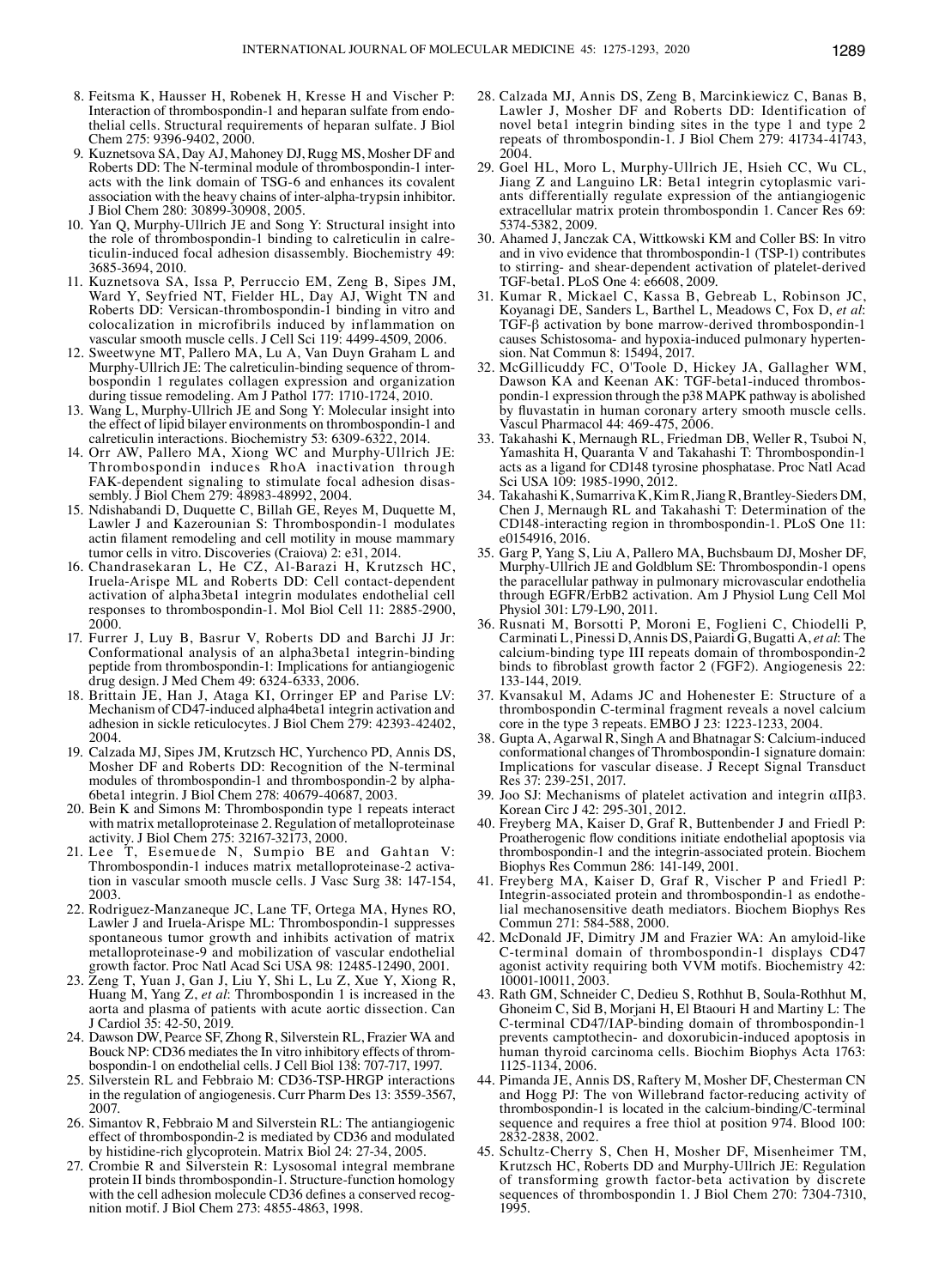- 46. Chen H, Sottile J, Strickland DK and Mosher DF: Binding and degradation of thrombospondin-1 mediated through heparan sulphate proteoglycans and low-density-lipoprotein receptor-related protein: Localization of the functional activity to the trimeric N-terminal heparin-binding region of thrombospondin‑1. Biochem J 318: 959‑963, 1996.
- 47. Befekadu R, Christiansen K, Larsson A and Grenegard M: Increased plasma cathepsin S and trombospondin-1 in patients with acute ST segment elevation myocardial infarction. Cardiol J 26: 385‑393 2019.
- 48. Kaiser R, Grotemeyer K, Kalsch T, Graber S, Wilkens H and Elmas E: Decreased TSP-1 following percutaneous coronary intervention is associated with major adverse cardiac events in ST-elevation myocardial infarction. Clin Hemorheol Microcirc 54: 59-73, 2013.
- 49. Sezaki S, Hirohata S, Iwabu A, Nakamura K, Toeda K, Miyoshi T, Yamawaki H, Demircan K, Kusachi S, Shiratori Y, *et al*: Thrombospondin-1 is induced in rat myocardial infarction and its induction is accelerated by ischemia/reperfusion. Exp Biol Med (Maywood) 230: 621‑630, 2005.
- 50. Frangogiannis NG, Ren G, Dewald O, Zymek P, Haudek S, Koerting A, Winkelmann K, Michael LH, Lawler J and Entman ML: Critical role of endogenous thrombospondin-1 in preventing expansion of healing myocardial infarcts. Circulation 111: 2935-2942, 2005.
- 51. Jugdutt BI: Ventricular remodeling after infarction and the extracellular collagen matrix: When is enough enough? Circulation 108: 1395-1403, 2003.
- 52. van Oorschot AA, Smits AM, Pardali E, Doevendans PA and Goumans MJ: Low oxygen tension positively influences cardiomyocyte progenitor cell function. J Cell Mol Med 15: 2723-2734, 2011.
- 53. Ashokkumar M, Anbarasan C, Saibabu R, Kuram S, Raman SC and Cherian KM: An association study of thrombospondin 1 and 2 SNPs with coronary artery disease and myocardial infarction among South Indians. Thromb Res 128: e49-e53, 2011.
- 54. Koch W, Hoppmann P, de Waha A, Schomig A and Kastrati A: Polymorphisms in thrombospondin genes and myocardial infarction: A case-control study and a meta-analysis of available evidence. Hum Mol Genet 17: 1120‑1126, 2008.
- 55. Zhang XJ, Wei CY, Li WB, Zhang LL, Zhou Y, Wang ZH, Tang MX, Zhang W, Zhang Y and Zhong M: Association between single nucleotide polymorphisms in thrombospondins genes and coronary artery disease: A meta-analysis. Thromb Res 136: 45‑51, 2015.
- 56. Zwicker JI, Peyvandi F, Palla R, Lombardi R, Canciani MT, Cairo A, Ardissino D, Bernardinelli L, Bauer KA, Lawler J and Mannucci P: The thrombospondin-1 N700S polymorphism is associated with early myocardial infarction without altering von Willebrand factor multimer size. Blood 108: 1280-1283, 2006.
- 57. Zhou X, Huang J, Chen J, Zhao J, Ge D, Yang W and Gu D: Genetic association analysis of myocardial infarction with thrombospondin-1 N700S variant in a Chinese population. Thromb Res 113: 181‑186, 2004.
- 58. Abdelmonem NA, Turky NO, Hashad IM, Abdel Rahman MF, El-Etriby A and Gad MZ: Association of thrombospondin-1 (N700S) and thrombospondin-4 (A387P) gene polymorphisms with the incidence of acute myocardial infarction in egyptians. Curr Pharm Biotechnol 18: 1078-1087, 2017.
- 59. Stenina OI, Ustinov V, Krukovets I, Marinic T, Topol EJ and Plow EF: Polymorphisms A387P in thrombospondin-4 and N700S in thrombospondin-1 perturb calcium binding sites. FASEB J 19: 1893-1895, 2005.
- 60. Xia Y, Dobaczewski M, Gonzalez-Quesada C, Chen W, Biernacka A, Li N, Lee DW and Frangogiannis NG: Endogenous thrombospondin 1 protects the pressure-overloaded myocardium by modulating fibroblast phenotype and matrix metabolism. Hypertension 58: 902-911, 2011.
- 61. Gonzalez-Quesada C, Cavalera M, Biernacka A, Kong P, Lee DW, Saxena A, Frunza O, Dobaczewski M, Shinde A and Frangogiannis NG: Thrombospondin-1 induction in the diabetic myocardium stabilizes the cardiac matrix in addition to promoting vascular rarefaction through angiopoietin-2 upregulation. Circ Res 113: 1331-1344, 2013.
- 62. Swinnen M, Vanhoutte D, Van Almen GC, Hamdani N, Schellings MW, D'hooge J, Van der Velden J, Weaver MS, Sage EH, Bornstein P, *et al*: Absence of thrombospondin-2 causes age-related dilated cardiomyopathy. Circulation 120: 1585-1597, 2009.
- 63. van Almen GC, Swinnen M, Carai P, Verhesen W, Cleutjens JP, D'hooge J, Verheyen FK, Pinto YM, Schroen B, Carmeliet P and Heymans S: Absence of thrombospondin-2 increases cardiomyocyte damage and matrix disruption in doxorubicin-induced cardiomyopathy. J Mol Cell Cardiol 51: 318-328, 2011.
- 64. Papageorgiou AP, Swinnen M, Vanhoutte D, VandenDriessche T, Chuah M, Lindner D, Verhesen W, de Vries B, D'hooge J, Lutgens E, *et al*: Thrombospondin-2 prevents cardiac injury and dysfunction in viral myocarditis through the activation of regulatory T-cells. Cardiovasc Res 94: 115-124, 2012.
- 65. Schroen B, Heymans S, Sharma U, Blankesteijn WM, Pokharel S, Cleutjens JP, Porter JG, Evelo CT, Duisters R, van Leeuwen RE, *et al*: Thrombospondin-2 is essential for myocardial matrix integrity: Increased expression identifies failure‑prone cardiac hypertrophy. Circ Res 95: 515-522, 2004.
- 66. Batlle M, Perez‑Villa F, Lazaro A, García‑Pras E, Vallejos I, Sionis A, Castel MA and Roig E: Decreased expression of thrombospondin-1 in failing hearts may favor ventricular remodeling. Transplant Proc 41: 2231-2233, 2009.
- 67. Vila V, Martinez-Sales V, Almenar L, Lazaro IS, Villa P and Reganon E: Inflammation, endothelial dysfunction and angiogenesis markers in chronic heart failure patients. Int J Cardiol 130: 276‑277, 2008.
- 68. Sharifi‑Sanjani M, Shoushtari AH, Quiroz M, Baust J, Sestito SF, Mosher M, Ross M, McTiernan CF, St Croix CM, Bilonick RA, *et al*: Cardiac CD47 drives left ventricular heart failure through Ca<sup>2+</sup>-CaMKII-regulated induction of HDAC3. J Am Heart Assoc 3: e000670, 2014.
- 69. van Almen GC, Verhesen W, van Leeuwen RE, van de Vrie M, Eurlings C, Schellings MW, Swinnen M, Cleutjens JP, van Zandvoort MA, Heymans S and Schroen B: MicroRNA-18 and microRNA-19 regulate CTGF and TSP-1 expression in age-related heart failure. Aging Cell 10: 769-779, 2011.
- 70. Vila V, Sales VM, Almenar L, Lazaro IS, Villa P and Reganon E: Effect of oral anticoagulant therapy on thrombospondin-1 and von Willebrand factor in patients with stable heart failure. Thromb Res 121: 611‑615, 2008.
- 71. Berezin AE, Kremzer AA and Samura TA: Circulating thrombospondine-2 in patients with moderate-to-severe chronic heart failure due to coronary artery disease. J Biomed Res Mar 2, 2015 [Epub ahead of print].
- 72. Kimura Y, Izumiya Y, Hanatani S, Yamamoto E, Kusaka H, Tokitsu T, Takashio S, Sakamoto K, Tsujita K, Tanaka T, *et al*: High serum levels of thrombospondin-2 correlate with poor prognosis of patients with heart failure with preserved ejection fraction. Heart Vessels 31: 52‑59, 2016.
- 73. Hanatani S, Izumiya Y, Takashio S, Kimura Y, Araki S, Rokutanda T, Tsujita K, Yamamoto E, Tanaka T, Yamamuro M, *et al*: Circulating thrombospondin‑2 reflects disease severity and predicts outcome of heart failure with reduced ejection fraction. Circ J 78: 903-910, 2014.
- 74. Freeman RV and Otto CM: Spectrum of calcific aortic valve disease: Pathogenesis, disease progression, and treatment strategies. Circulation 111: 3316‑3326, 2005.
- 75. Pohjolainen V, Mustonen E, Taskinen P, Näpänkangas J, LeskinenH, OhukainenP, PeltonenT, AroJ, JuvonenT, Satta J, *etal*: Increased thrombospondin‑2 in human fibrosclerotic and stenotic aortic valves. Atherosclerosis 220: 66‑71, 2012.
- 76. Jurk K, Ritter MA, Schriek C, Van Aken H, Droste DW, Ringelstein EB and Kehrel BE: Activated monocytes capture platelets for heterotypic association in patients with severe carotid artery stenosis. Thromb Haemost 103: 1193-1202, 2010.
- 77. Desai P, Helkin A, Odugbesi A, Stein J, Bruch D, Lawler J, Maier KG and Gahtan V: Fluvastatin inhibits intimal hyperplasia in wild-type but not Thbs1-null mice. J Surg Res 210: 1-7, 2017.
- 78. Liauw J, Hoang S, Choi M, Eroglu C, Choi M, Sun GH, Percy M, Wildman-Tobriner B, Bliss T, Guzman RG, *et al*: Thrombospondins 1 and 2 are necessary for synaptic plasticity and functional recovery after stroke. J Cereb Blood Flow Metab 28: 1722-1732, 2008.
- 79. Lin TN, Kim GM, Chen JJ, Cheung WM, He YY and Hsu CY: Differential regulation of thrombospondin-1 and thrombospondin-2 after focal cerebral ischemia/reperfusion. Stroke 34: 177‑186, 2003.
- 80. Yang AL, Zhou HJ, Lin Y, Luo JK, Cui HJ, Tang T and Yang QD: Thrombin promotes the expression of thrombospondin-1 and -2 in a rat model of intracerebral hemorrhage. J Neurol Sci 323: 141‑146, 2012.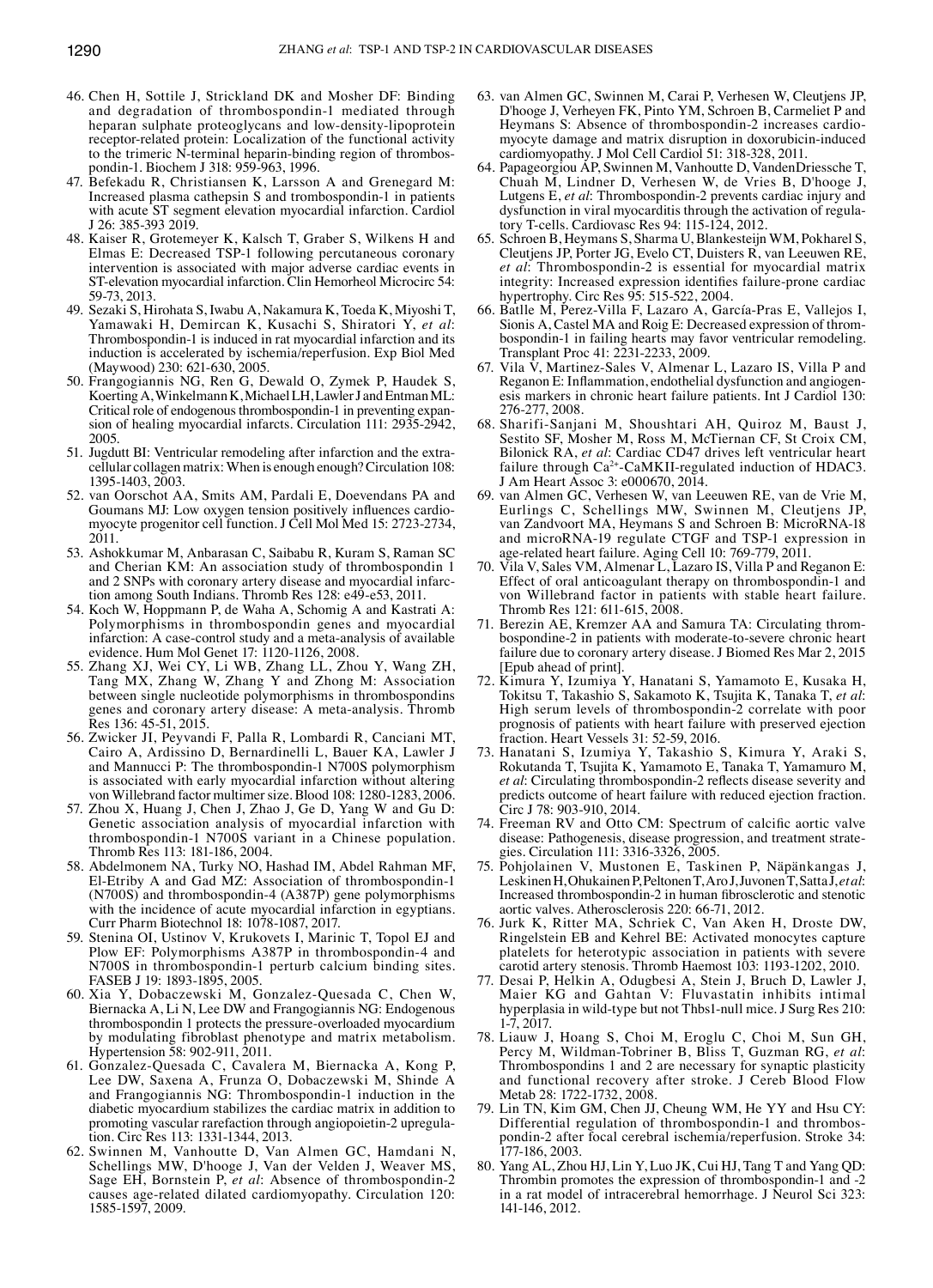- 81. Zhou HJ, Zhang HN, Tang T, Zhong JH, Qi Y, Luo JK, Lin Y, Yang QD and Li XQ: Alteration of thrombospondin-1 and -2 in rat brains following experimental intracerebral hemorrhage. Laboratory investigation. J Neurosurg 113: 820-825, 2010.
- 82. Bodewes TC, Johnson JM, Auster M, Huynh C, Muralidharan S, Contreras M, LoGerfo FW and Pradhan-Nabzdyk L: Intraluminal delivery of thrombospondin-2 small interfering RNA inhibits the vascular response to injury in a rat carotid balloon angioplasty model. FASĒB J 31: 109-119, 2017.
- 83. Woo MS, Yang J, Beltran C and Cho S: Cell surface CD36 protein in monocyte/macrophage contributes to phagocytosis during the resolution phase of ischemic stroke in mice. J Biol Chem 291: 23654‑23661, 2016.
- 84. Kim CW, Pokutta-Paskaleva A, Kumar S, Timmins LH, Morris AD, Kang DW, Dalal S, Chadid T, Kuo KM, Raykin J, *et al*: Disturbed flow promotes arterial stiffening through thrombospondin‑1. Circulation 136: 1217‑1232, 2017.
- 85. Moura R, Tjwa M, Vandervoort P, Van Kerckhoven S, Holvoet P and Hoylaerts MF: Thrombospondin-1 deficiency accelerates atherosclerotic plaque maturation in ApoE-/- mice. Circ Res 103: 1181-1189, 2008.
- 86. Narizhneva NV, Razorenova OV, Podrez EA, Chen J, Chandrasekharan UM, DiCorleto PE, Plow EF, Topol EJ and Byzova TV: Thrombospondin-1 up-regulates expression of cell adhesion molecules and promotes monocyte binding to endothe- lium. FASEB J 19: 1158‑1160, 2005.
- 87. Roth JJ, Gahtan V, Brown JL, Gerhard C, Swami VK, RothmanVL, TulenkoTN and TuszynskiGP: Thrombospondin-1 is elevated with both intimal hyperplasia and hypercholesterolenia. J Surg Res 74: 11-16, 1998.<br>88. Muraishi A, Capuzzi DM and Tuszynski GP: Binding of throm-
- bospondin to human plasma lipoproteins. Biochem Biophys Res Commun 193: 1145-1151, 1993.
- 89. Barillari G, Iovane A, Bonuglia M, Albonici L, Garofano P, Di Campli E, Falchi M, Condò I, Manzari V and Ensoli B: pressor protein in human primary vascular smooth muscle cells: Implications for atherogenesis. Atherosclerosis 210: 400‑406, 2010.<br>90. Osada-Oka M, Ikeda T, Akiba S and Sato T: Hypoxia stimu-
- lates the autocrine regulation of migration of vascular smooth muscle cells via HIF-Ialpha-dependent expression of thrombos-<br>pondin-1. J Cell Biochem 104: 1918-1926, 2008.
- 91. Takahashi M, Oka M, Ikeda T, Akiba S and Sato T: Role of thrombospondin-1 in hypoxia-induced migration of human vascular smooth muscle cells. Yakugaku Zasshi 128: 377-383, 2008 (In Japanese).
- 92.Yabkowitz R, Mansfield PJ, Ryan US and Suchard SJ: Thrombospondin mediates migration and potentiates plateletderived growth factor-dependent migration of calf pulmonary artery smooth muscle cells. J Cell Physiol 157: 24-32, 1993.
- 93. Raman P, Krukovets I, Marinic TE, Bornstein P and Stenina OI: Glycosylation mediates up-regulation of a potent antiangiogenic and proatherogenic protein, thrombospondin-1, by glucose in vascular smooth muscle cells. J Biol Chem 282: 5704-5714, 2007.
- 94. Stenina OI, Krukovets I, Wang K, Zhou Z, Forudi F, Penn MS, pondin-1 in vessel wall of diabetic Zucker rat. Circulation 107: 3209-3215, 2003.
- 95. Ganguly R, Sahu S, Ohanyan V, Haney R, Chavez RJ, Shah S, Yalamanchili S and Raman P: Oral chromium picolinate impedes hyperglycemia-induced atherosclerosis and inhibits proatherogenic protein TSP-1 expression in STZ-induced type 1 diabetic ApoE-/- mice. Sci Rep 7: 45279, 2017.
- 96. Yang YJ, Cheng DY, Zheng XW, Li F and Yang GL: Expression of thrombospondin-1 in the lung of hypoxic pulmonary hyper- tension rats. Sichuan Da Xue Xue Bao Yi Xue Ban 43: 19-23, 2012 (In Chinese).
- 97. Reed MJ, Iruela-Arispe L, O'Brien ER, Truong T, LaBell T, Bornstein P and Sage EH: Expression of thrombospondins by endothelial cells. Injury is correlated with TSP-1. Am J Pathol 147: 1068‑1080, 1995.
- 98. DiPietro LA, Nebgen DR and Polverini PJ: Downregulation of endothelial cell thrombospondin 1 enhances in vitro angiogen- esis. J Vasc Res 31: 178-185, 1994.
- 99. Dardik R, Solomon A, Loscalzo J, Eskaraev R, Bialik A, Goldberg I, Schiby G and Inbal A: Novel proangiogenic effect of factor XIII associated with suppression of thrombospondin 1 expression. Arterioscler Thromb Vasc Biol 23: 1472-1477, 2003.
- 100. Isenberg JS, Hyodo F, Ridnour LA, Shannon CS, Wink DA, tive agents indirectly alter tumor blood flow. Neoplasia 10: 886‑896, 2008.
- 101. Tzeng HT, Tsai CH, Yen YT, Cheng HC, Chen YC, Pu SW, Wang YS, Shan YS, Tseng YL, Su WC, *et al*: Dysregulation of Rab37-mediated cross-talk between cancer cells and endothelial cells via thrombospondin-1 promotes tumor neovasculature and metastasis. Clin Cancer Res 23: 2335-2345, 2017.
- 102. Bitar MS: Diabetes impairs angiogenesis and induces endothelial cell senescence by up-regulating thrombospondin-CD47-depen-<br>dent signaling. Int J Mol Sci 20: E673, 2019.<br>103. Yafai Y, Eichler W, Iandiev I, Unterlauft JD, Jochmann C,
- Wiedemann P and Bringmann A: Thrombospondin-1 is produced by retinal glial cells and inhibits the growth of vascular endothelial cells. Ophthalmic Res 52: 81-88, 2014.<br>104. Wang S, Sorenson CM and Sheibani N: Lack of thrombos-
- pondin 1 and exacerbation of choroidal neovascularization. Arch Ophthalmol 130: 615‑620, 2012.
- 105. Wu Z, Wang S, Sorenson CM and Sheibani N: Attenuation of genic mice over-expressing thrombospondin-1 in the lens. Dev Dyn 235: 1908–1920, 2006.
- 106. Wang Y, Wang S and Sheibani N: Enhanced proangiogenic signaling in thrombospondin-1-deficient retinal endothelial cells. Microvasc Res 71: 143‑151, 2006.
- 107. Wang S, Wu Z, Sorenson CM, Lawler J and Sheibani N: Thrombospondin-1-deficient mice exhibit increased vascular density during retinal vascular development and are less sensitive to hyperoxia-mediated vessel obliteration. Dev Dyn 228: 630‑642, 2003.
- 108. Sheibani N, Sorenson CM, Cornelius LA and Frazier WA: Thrombospondin-1, a natural inhibitor of angiogenesis, is present cemia. Biochem Biophys Res Commun 267: 257‑261, 2000.
- 109. Koch M, Hussein F, Woeste A, Gründker C, Frontzek K, the lial cell apoptosis by an N-terminal recombinant fragment of thrombospondin-2 inhibits breast cancer growth and metastasis in vivo. Breast Cancer Res Treat 128: 337‑346, 2011.
- 110. Tomii Y, Kamochi J, Yamazaki H, Sawa N, Tokunaga T, Ohnishi Y, Kijima H, Ueyama Y, Tamaoki N and Nakamura M: Human thrombospondin 2 inhibits proliferation of microvas- cular endothelial cells. Int J Oncol 20: 339-342, 2002.
- 111. Armstrong LC, Bjorkblom B, Hankenson KD, Siadak AW, vascular endothelial cell proliferation by a caspase-independent mechanism. Mol Biol Cell 13: 1893-1905, 2002.
- 112. Kyriakides TR, Zhu YH, Yang Z, Huynh G and Bornstein P: Altered extracellular matrix remodeling and angiogenesis in sponge granulomas of thrombospondin 2-null mice. Am J Pathol 159: 1255‑1262, 2001.
- 113. CalabroNE, KristofikNJ and KyriakidesTR: Thrombospondin‑2 and extracellular matrix assembly. Biochim Biophys Acta 1840: 2396‑2402, 2014.
- 114. Krady MM, Zeng J, Yu J, MacLauchlan S, Skokos EA, Tian W, Bornstein P, Sessa WC and Kyriakides TR: Thrombospondin-2 modulates extracellular matrix remodeling during physiological angiogenesis. Am J Pathol 173: 879-891, 2008.
- 115. Park YW, Kang YM, Butterfield J, Detmar M, Goronzy JJ and Weyand CM: Thrombospondin 2 functions as an endogenous regulator of angiogenesis and inflammation in rheumatoid arthritis. Am J Pathol 165: 2087‑2098, 2004.
- 116. Agah A, Kyriakides TR, Letrondo N, Bjorkblom B and Bornstein P: Thrombospondin 2 levels are increased in aged mice: Consequences for cutaneous wound healing and angio-<br>genesis. Matrix Biol 22: 539-547, 2004.<br>117. Feige JJ: Thrombospondins: Multimodular proteins with angio-
- static function. Pathol Biol (Paris) 47: 339-344, 1999 (In French).
- 118. Raugi GJ, Mullen JS, Bark DH, Okada T and Mayberg MR: Thrombospondin deposition in rat carotid artery injury. Am J Pathol 137: 179-185, 1990.
- 119. Lemkens P, Boari G, Fazzi G, Janssen G, Murphy-Ullrich J, Schiffers P and De Mey J: Thrombospondin-1 in early flow-related remodeling of mesenteric arteries from young normotensive and spontaneously hypertensive rats. Open Cardiovasc Med J 6: 50‑59, 2012.
- 120. Ichii T, Koyama H, Tanaka S, Shioi A, Okuno Y, Otani S and Nishizawa Y: Thrombospondin-1 mediates smooth muscle cell proliferation induced by interaction with human platelets. Arterioscler Thromb Vasc Biol 22: 1286‑1292, 2002.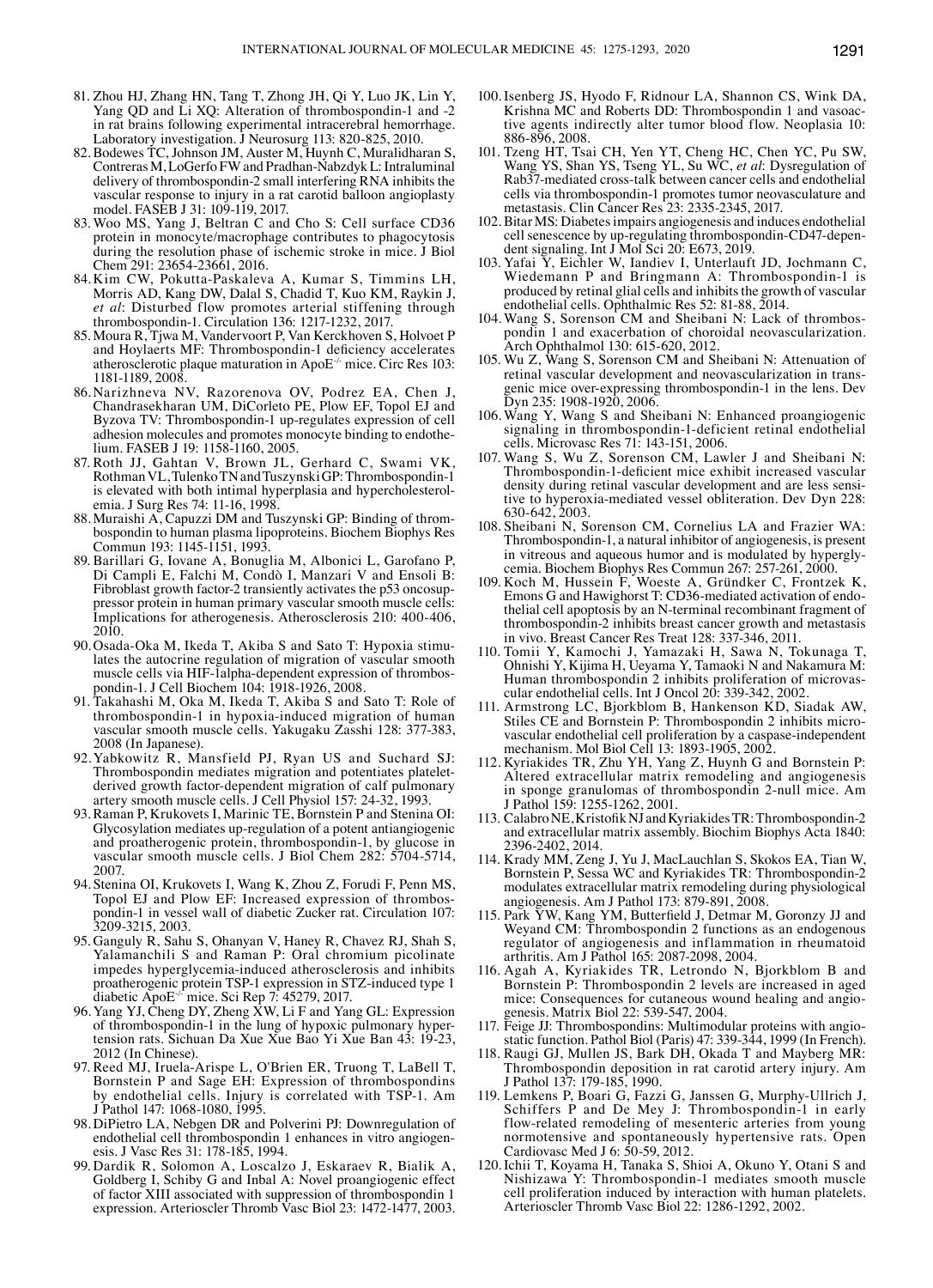- 121. Riessen R, Kearney M, Lawler J and Isner JM: Immunolocalization of thrombospondin-1 in human atherosclerotic and restenotic arteries. Am Heart J 135: 357‑364, 1998.
- 122. Yoshida S, Nabzdyk CS, Pradhan L and LoGerfo FW: Thrombospondin-2 gene silencing in human aortic smooth muscle cells improves cell attachment. J Am Coll Surg 213: 668‑676, 2011.
- 123. Ochoa CD, Yu L, Al-Ansari E, Hales CA and Quinn DA: Thrombospondin-1 null mice are resistant to hypoxia-induced pulmonary hypertension. J Cardiothorac Surg 5: 32, 2010.
- 124. Satoh M, Nasu T, Osaki T and Hitomi S: Thrombospondin-1 contributes to slower aortic aneurysm growth by inhibiting maladaptive remodeling of extracellular matrix. Clin Sci (Lond) 131: 1283-1285, 2017.
- 125. Liu Z, Morgan S, Ren J, Wang Q, Annis DS, Mosher DF, Zhang J, Sorenson CM, Sheibani N and Liu B: Thrombospondin-1 (TSP1) contributes to the development of vascular inflammation by regulating monocytic cell motility in mouse models of abdominal aortic aneurysm. Circ Res 117: 129-141, 2015.
- 126.Cointe S, Rheaume E, Martel C, Blanc-Brude O, Dubé E, Sabatier F, Dignat-George F, Tardif JC and Bonnefoy A: Thrombospondin-1-derived peptide RFYVVMWK improves the adhesive phenotype of  $\angle C\angle D34(+)$  cells from atherosclerotic patients with type 2 diabetes. Cell Transplant 26: 327‑337, 2017.
- 127. Kyriakides TR, Rojnuckarin P, Reidy MA, Hankenson KD, Papayannopoulou T, Kaushansky K and Bornstein P: Megakaryocytes require thrombospondin-2 for normal platelet formation and function. Blood 101: 3915-3923, 2003.
- 128. Kyriakides TR, Leach KJ, Hoffman AS, Ratner BD and Bornstein P: Mice that lack the angiogenesis inhibitor, thrombospondin 2, mount an altered foreign body reaction characterized by increased vascularity. Proc Natl Acad Sci USA 96: 4449-4454, 1999.
- 129. Roberts DD, Haverstick DM, Dixit VM, Frazier WA, Santoro SA and Ginsburg V: The platelet glycoprotein thrombospondin binds specifically to sulfated glycolipids. J Biol Chem 260: 9405-9411, 1985.
- 130. Yang S, Song R, Li X, Zhang T, Fu J and Cui X: Thrombospondin-2 predicts response to treatment with intravenous immunoglobulin in children with Kawasaki disease. BMJ Paediatr Open 2: e000190, 2018.
- 131. Reinecke H, Robey TE, Mignone JL, Muskheli V, Bornstein P and Murry CE: Lack of thrombospondin‑2 reduces fibrosis and increases vascularity around cardiac cell grafts. Cardiovasc Pathol 22: 91-95, 2013.
- 132. Roberts DD: Interactions of thrombospondin with sulfated glycolipids and proteoglycans of human melanoma cells. Cancer Res 48: 6785‑6793, 1988.
- 133. Orr AW, Pedraza CE, Pallero MA, Elzie CA, Goicoechea S, Strickland DK and Murphy-Ullrich JE: Low density lipoprotein receptor-related protein is a calreticulin coreceptor that signals focal adhesion disassembly. J Cell Biol 161: 1179‑1189, 2003.
- 134. Li Z, Calzada MJ, SipesJM, CashelJA, Krutzsch HC, Annis DS, Mosher DF and Roberts DD: Interactions of thrombospondins with alpha4beta1 integrin and CD47 differentially modulate T cell behavior. J Cell Biol 157: 509-519, 2002.
- 135. Huang Z, Newcomb CJ, Lei Y, Zhou Y, Bornstein P, Amendt BA, Stupp SI and Snead ML: Bioactive nanofibers enable the identification of thrombospondin 2 as a key player in enamel regeneration. Biomaterials 61: 216‑228, 2015.
- 136. Lawler J and Hynes RO: An integrin receptor on normal and thrombasthenic platelets that binds thrombospondin. Blood 74: 2022-2027, 1989.<br>137. Kong P, Cavalera M and Frangogiannis NG: The role of throm-
- bospondin (TSP)-1 in obesity and diabetes. Adipocyte 3: 81-84, 2014.
- 138. Hogg PJ, Hotchkiss KA, Jimenez BM, Stathakis P and Chesterman CN: Interaction of platelet-derived growth factor with thrombospondin 1. Biochem J 326: 709‑716, 1997.
- 139. Qian X, Wang TN, Rothman VL, Nicosia RF and Tuszynski GP: Thrombospondin-1 modulates angiogenesis in vitro by up-regulation of matrix metalloproteinase-9 in endothelial cells. Exp Cell Res 235: 403-412, 1997.
- 140. Liu A, Garg P, Yang S, Gong P, Pallero MA, Annis DS, Liu Y, Passaniti A, Mann D, Mosher DF, *et al*: Epidermal growth factor-like repeats of thrombospondins activate phospholipase Cgamma and increase epithelial cell migration through indirect epidermal growth factor receptor activation. J Biol Chem 284: 6389‑6402, 2009.
- 141. Zheng B and Clemmons DR: Blocking ligand occupancy of the alphaVbeta3 integrin inhibits insulin-like growth factor I signaling in vascular smooth muscle cells. Proc Natl Acad Sci USA 95: 11217-11222, 1998.
- 142. Saumet A, Slimane MB, Lanotte M, Lawler J and Dubernard V: Type 3 repeat/C‑terminal domain of thrombospondin-1 triggers caspase-independent cell death through CD47/alphavbeta3 in promyelocytic leukemia NB4 cells. Blood 106: 658‑667, 2005.
- 143. Isenberg JS, Jia Y, Fukuyama J, Switzer CH, Wink DA and Roberts DD: Thrombospondin-1 inhibits nitric oxide signaling via CD36 by inhibiting myristic acid uptake. J Biol Chem 282: 15404-15415, 2007.
- 144. Lagadec P, Dejoux O, Ticchioni M, Cottrez F, Johansen M, Brown EJ and Bernard A: Involvement of a CD47-dependent pathway in platelet adhesion on inflamed vascular endothelium under flow. Blood 101: 4836‑4843, 2003.
- 145. Mandler WK, Nurkiewicz TR, Porter DW, Kelley EE and Olfert IM: Microvascular dysfunction following multiwalled carbon nanotube exposure is mediated by thrombospondin-1 receptor CD47. Toxicol Sci 165: 90‑99, 2018.
- 146. Gao Q, Chen K, Gao L, Zheng Y and Yang YG: Thrombospondin-1 signaling through CD47 inhibits cell cycle progression and induces senescence in endothelial cells. Cell Death Dis 7: e2368, 2016.
- 147. Yamauchi Y, Kuroki M, Imakiire T, Uno K, Abe H, Beppu R, Yamashita Y, Kuroki M and Shirakusa T: Opposite effects of thrombospondin‑1 via CD36 and CD47 on homotypic aggregation of monocytic cells. Matrix Biol 21: 441-448, 2002.
- 148. Kaur S, Chang T, Singh SP, Lim L, Mannan P, Garfield SH, Pendrak ML, Soto‑Pantoja DR, Rosenberg AZ, Jin S and Roberts DD: CD47 signaling regulates the immunosuppressive activity of VEGF in T cells. J Immunol 193: 3914-3924, 2014.
- 149. Rogers NM, Roberts DD and Isenberg JS: Age-associated induction of cell membrane CD47 limits basal and temperature-induced changes in cutaneous blood flow. Ann Surg 258: 184-191, 2013.
- 150. Rogers NM, Sharifi‑Sanjani M, Csanyi G, Pagano PJ and Isenberg JS: Thrombospondin-1 and CD47 regulation of cardiac, pulmonary and vascular responses in health and disease. Matrix Biol 37: 92-101, 2014.
- 151. Csanyi G, Feck DM, Ghoshal P, Singla B, Lin H, Nagarajan S, Meijles DN, Al Ghouleh I, Cantu‑Medellin N, Kelley EE, *et al*: CD47 and Nox1 mediate dynamic fluid‑phase macropinocytosis of native LDL. Antioxid Redox Signal 26: 886‑901, 2017.
- 152. Rogers NM, Sharifi‑Sanjani M, Yao M, Ghimire K, Bienes-MartinezR, Mutchler SM, Knupp HE, BaustJ, Novelli EM, Ross M, *et al*: TSP1‑CD47 signaling is upregulated in clinical pulmonary hypertension and contributes to pulmonary arterial vasculopathy and dysfunction. Cardiovasc Res 113: 15-29, 2017.
- 153. KelloucheS, MourahS, BonnefoyA, Schoëvaert D, PodgorniakMP, Calvo F, Hoylaerts MF, Legrand C and Dosquet C: Platelets, thrombospondin‑1 and human dermal fibroblasts cooperate for stimulation of endothelial cell tubulogenesis through VEGF and PAI‑1 regulation. Exp Cell Res 313: 486‑499, 2007.
- 154. Murphy-Ullrich JE and Poczatek M: Activation of latent TGF-beta by thrombospondin-1: Mechanisms and physiology. Cytokine Growth Factor Rev 11: 59‑69, 2000.
- 155. Schultz‑Cherry S, Lawler J and Murphy-Ullrich JE: The type 1 repeats of thrombospondin 1 activate latent transforming growth factor‑beta. J Biol Chem 269: 26783‑26788, 1994.
- 156. Rosini S, Pugh N, Bonna AM, Hulmes DJS, Farndale RW and Adams JC: Thrombospondin-1 promotes matrix homeostasis by interacting with collagen and lysyl oxidase precursors and collagen cross‑linking sites. Sci Signal 11: eaar2566, 2018.
- 157. Yang Z, Strickland DK and Bornstein P: Extracellular matrix metalloproteinase 2 levels are regulated by the low density lipoprotein-related scavenger receptor and thrombospondin 2. J Biol Chem 276: 8403‑8408, 2001.
- 158. Nakamura M, Oida Y, Abe Y, Yamazaki H, Mukai M, Matsuyama M, Chijiwa T, Matsumoto H and Ueyama Y: Thrombospondin-2 inhibits tumor cell invasion through the modulation of MMP-9 and uPA in pancreatic cancer cells. Mol Med Rep 1: 423-427, 2008.
- 159. Murphy-Ullrich JE and Mosher DF: Interactions of thrombospondin with endothelial cells: Receptor-mediated binding and degradation. J Cell Biol 105: 1603‑1611, 1987.
- 160. Godyna S, Liau G, Popa I, Stefansson S and Argraves WS: Identification of the low density lipoprotein receptor‑related protein (LRP) as an endocytic receptor for thrombospondin-1. J Cell Biol 129: 1403-1410, 1995.